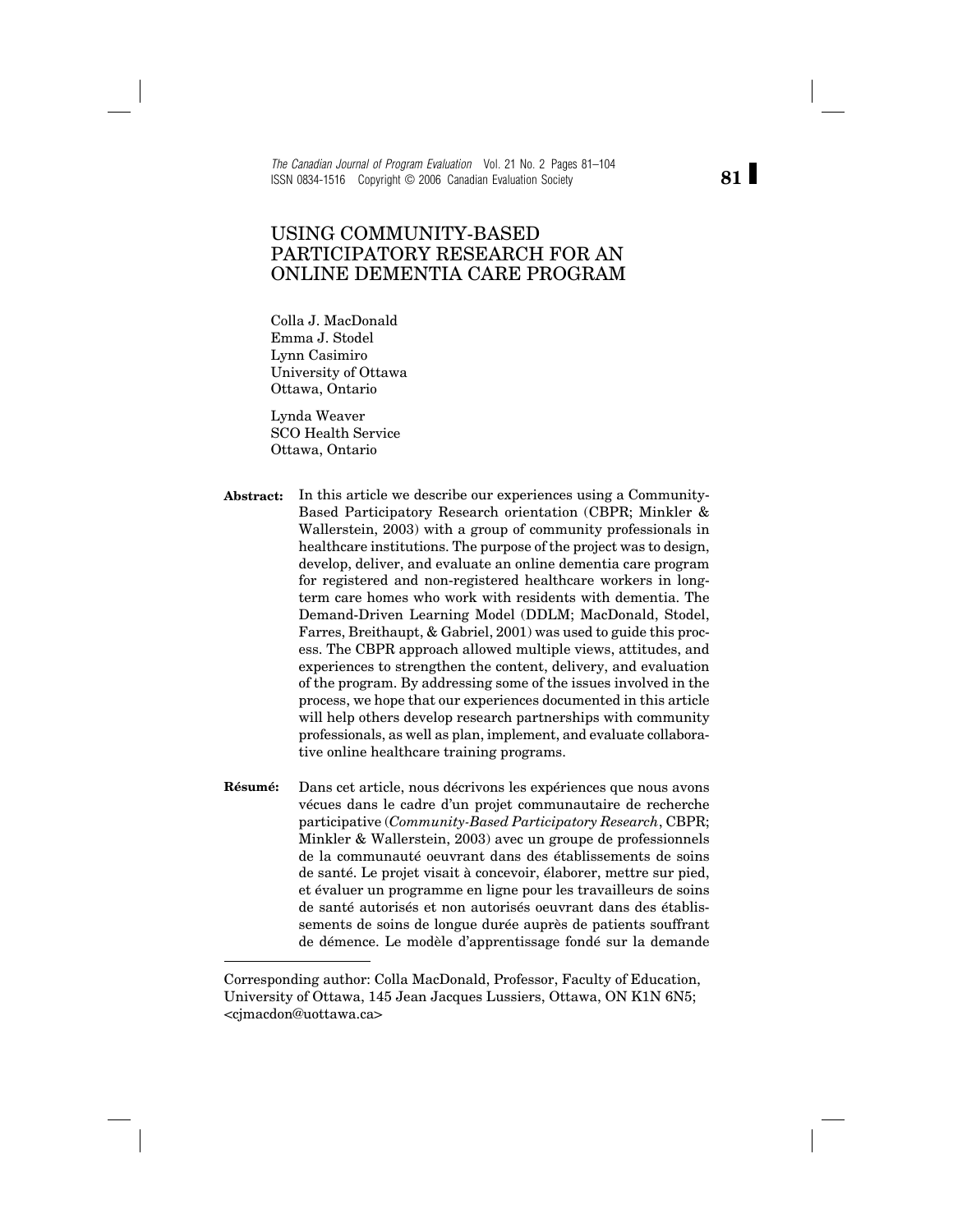(*Demand-Driven Learning Model*, DDLM; MacDonald, Stodel, Farres, Breithaupt, & Gabriel, 2001) a servi à guider le processus. L'approche de recherche participative CBPR permet d'intégrer des points de vue, des attitudes, et des expériences multiples pour renforcer le contenu, la prestation, et l'évaluation du programme. En abordant certaines des questions inhérentes au processus, nous espérons que les expériences que nous décrivons dans cet article aideront d'autres à forger des partenariats de recherche avec des professionnels de la communauté et à planifier, à mettre en œuvre, et à évaluer des programmes de formation participatifs en ligne dans le domaine des soins de santé.

In healthcare, continuing education (CE) for clinical staff is necessary to maintain competency and ensure a high quality of care. In long-term care (LTC) homes, many barriers hinder the delivery of CE, such as the logistical and budgetary constraints of releasing staff from their work for extended periods of time (even half an hour can be a challenge), difficulties in reaching healthcare professionals who work the evening and night shifts, and limited financial resources to pay for educators and materials. Research into effective CE designs and activities can provide educators with solutions for overcoming these barriers. However, our experience has demonstrated that researchers and evaluators often face difficulties encouraging program personnel (persons responsible for CE programs in healthcare facilities) to take notice of research or program evaluation findings regarding CE. Patton (1997) suggested that a collaborative effort between the community and academics is the best way to foster the use of research reports and their findings for program development. In this research we examined a collaborative inquiry project involving community professionals and university-based researchers.

Community-Based Participatory Research (CBPR) is increasingly being acknowledged as a valuable collaborative research orientation (Gallagher, Easterling, & Lodwick, 2003). CBPR projects typically act upon important, community-identified problems such as disparities based on age, race, or class and build on strengths and resources within the community (Israel, 2000; Wallerstein & Duran, 2003). The intent of the collaboration between the researchers and those affected by the research (those experiencing the disparity) is to balance differences in power and hierarchy, as well as to create an environment for the inquiry that fosters authenticity in the data that more accurately reflects the community's reality, fosters a sense of empowerment, and facilitates mutual learning. The knowledge constructed by and with the community helps cultivate change and social well-being (Minkler & Hancock, 2003).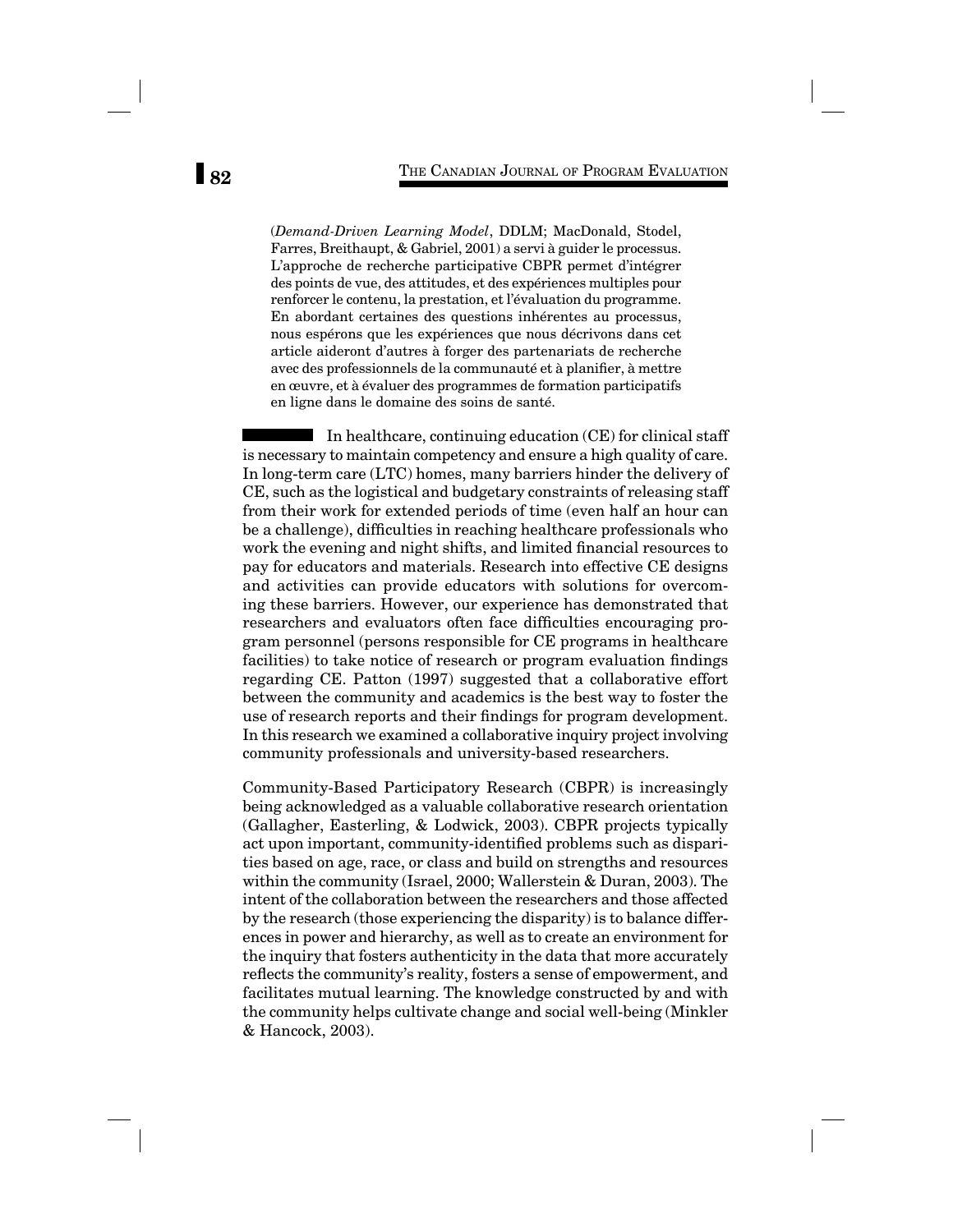Advocates of CBPR identify the "community" as a grassroots organization that impacts upon a marginalized society where social change is required. However, Easterling, Gallagher, and Lodwick (2003) suggested that "community-based" is not rigidly defined. They indicated that some projects are community-based only in the sense that the interventions are placed in the community setting, whereas others reflect significant input from the community members. Similarly, Israel et al. (2003) proposed that there is not just one way to conduct CBPR and that "each partnership will develop its own approach to inquiry and change, along with principles that are appropriate to working together in their specific context"  $(p. 71)$ .

In this inquiry, we refocused the definition of community. We adopted a CBPR approach appropriate for the context of working together as a "community of professionals." Instead of the more typical partnership of academics and those experiencing disparity in CBPR, our inquiry involved a group of academic, university-based researchers and a group of community-based professionals (healthcare managers, administrators, hospital-based evaluators, and educators) responsible for CE in LTC homes. It was these community professionals who identified a practical problem: how to provide CE to healthcare providers in LTC who provide services to persons with dementia. The community professionals contacted university-based researchers with expertise in curriculum design, program evaluation, and eLearning to help them overcome the barriers of providing CE to their staff in LTC homes. This article explores the application of CBPR principles to this partnership between the academics and the community professionals. By addressing some of the issues involved in this process, we hope that our experiences will help others develop collaborative research endeavours aimed at online CE programs in healthcare.

# WHY USE CBPR?

There are several reasons why university-based researchers and community healthcare groups choose to participate collaboratively in research projects. Involving the end-users of the research data, in this case community-based professionals, in the actual research process means they will be more likely to integrate the results into new policies, procedures, and education programs for their care facilities (e.g., LTC homes). Research outcomes therefore become more relevant to the community members than would be the case for more mainstream, traditionalistic approaches to research (Morrison & Lilford, 2001; Patton, 1997).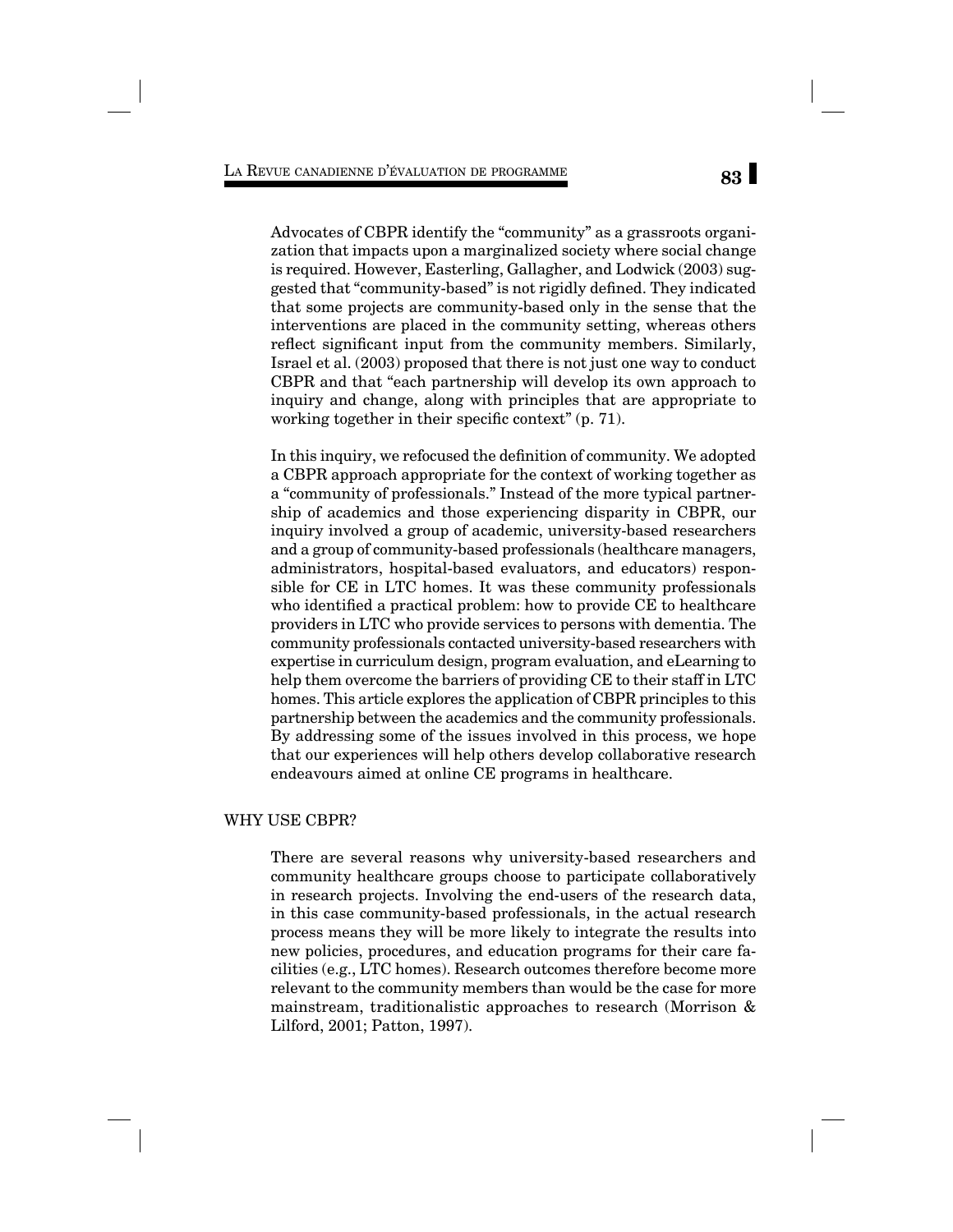Furthermore, in CBPR the research problem is viewed from multiple perspectives, leading to a better understanding of the issue being investigated (Gallagher et al., 2003; Karim, 2001). By grouping a variety of partners, a wide range of attitudes, beliefs, experiences, thoughts, and opinions are uncovered (Sohng, 1995). Universitybased researchers and community professionals contribute unique strengths and share research-related responsibilities within the social and cultural dynamics of the partnership (Gibbon, 2002). Diversity of members in a CBPR project is considered an important aspect of creating outcomes that are relevant and useful to the community (Cousins & Whitmore, 1998). CBPR provides an educational opportunity for partners to develop a collective consciousness, as well as share skills in addressing the issues at hand (Minkler & Hancock, 2003). The goal is to enable community-based participants to fully immerse themselves in the research process and to understand the underlying concepts or evidence-based theories behind their interventions. They are then better positioned to promote social change. Simultaneously, the university-based researchers are able to come to a better understanding of the community of interest and its changing realities.

Despite the many benefits of CBPR, it is not without its challenges and shortcomings. Real collaboration takes time: time to engage in meetings, complete accountability processes, and resolve problems. Using a collaborative CBPR orientation often requires that participants deal with competing interests and conflicting schedules. The delicate balance between democracy and efficiency can be compromised when one has to choose between equal participation and looming deadlines (Stoecker, 2003). Weaver and Cousins (2004) described this dilemma as assessing "manageability" or having to make a choice between achieving complete diversity on the researcher-community team and the unwieldiness of working with a large committee. Compromise is often necessary.

While acknowledging the inherent difficulties of CBPR, the approach does present important benefits to both the community professionals and the university-based researchers. The cultural differences of both groups are acknowledged and sensitive strategies can be collaboratively developed in which the roles and expectations are clearly outlined (Agency for Healthcare Research and Quality, 2003). Full advantage can be taken of the knowledge, experiences, and perspectives of individuals in the community as they provide input on training needs, development of evaluation instruments, data collec-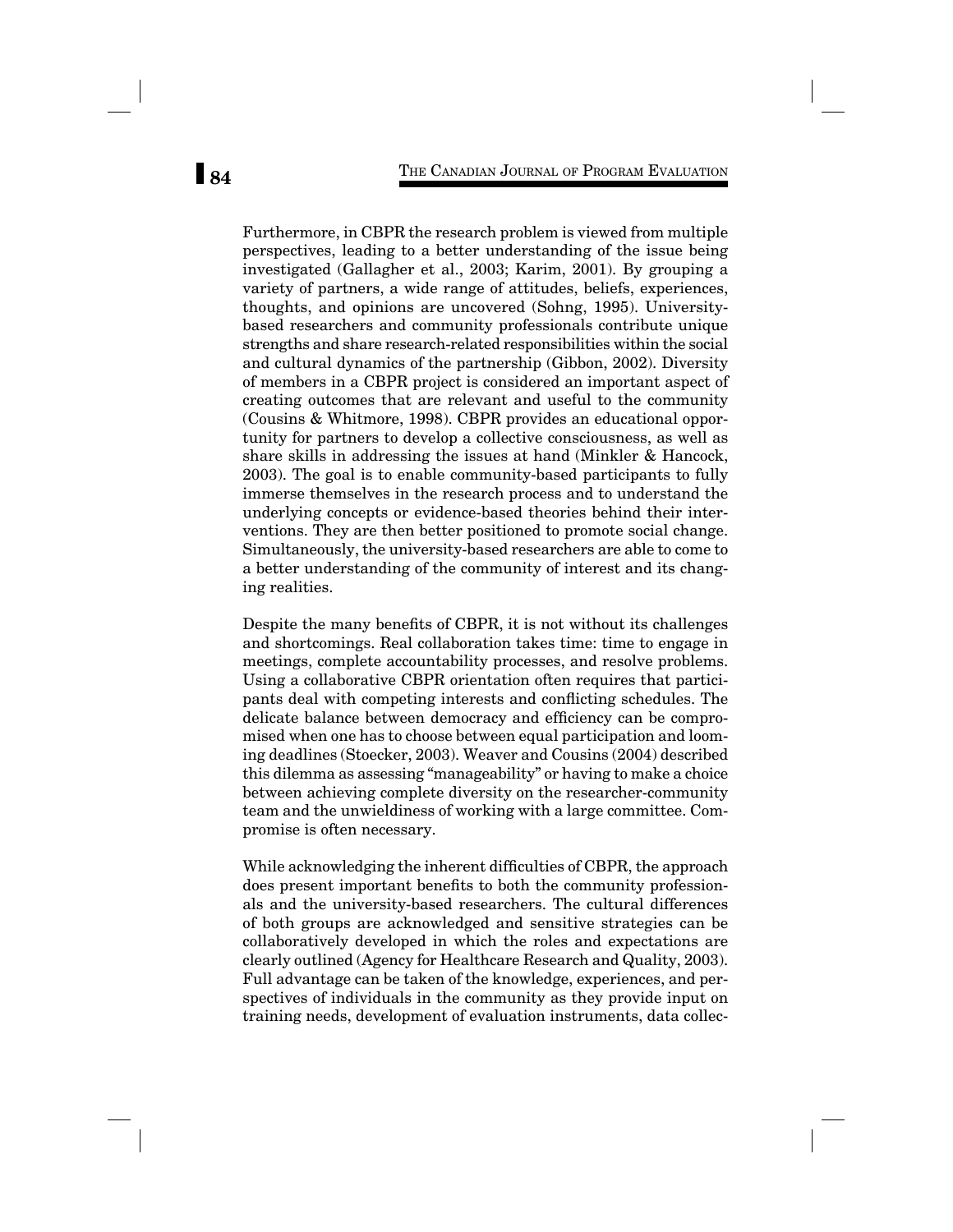# **85** LA REVUE CANADIENNE D'ÉVALUATION DE PROGRAMME

tion and analysis, and the ultimate interpretation of the program's impact on individuals and the community as a whole. Thus, the research process becomes a collaborative, co-learning, communitybuilding experience.

# THE CBPR PROCESS IN THIS INQUIRY

#### Members of the Community of Inquiry

Since 2001, eLearning has been an interest of the lead community organization, SCO (Sisters of Charity of Ottawa) Health Service, a corporation with two teaching chronic-care hospitals and two LTC homes. Three members of the SCO Health Service (one of whom is the fourth author of this article) identified a problem common to many LTC homes. They found that LTC providers were faced with having to deal with challenging behaviours of residents suffering from dementia that led to staff burnout, stress, and high turnover rates. Differing expectations of elderly patient care, lack of team integration, and perceived lack of training to be able to deal with the demands of the job contributed to this. The community professionals felt that this situation could be partially ameliorated with staff education via eLearning. In line with CBPR principles, they contacted a professor (the first author) in the Faculty of Education at the University of Ottawa who was conducting research on eLearning. The purpose was to discuss the feasibility of their planned bilingual (French and English) dementia care training program and to consequently pursue a grant. A research group was formed with the SCO professionals, the professor, and a Ph.D. student (the third author) conducting research in the area of eLearning in healthcare. Together, they agreed to conduct a project involving front-line workers in LTC homes caring for persons with dementia that would be mutually beneficial to both the community and university-based researchers. The focus of the research was to identify the factors that facilitate or undermine effective online learning and performance for healthcare teams, as well as to identify lessons learned that can be used to improve future online learning initiatives.

This small start-up group submitted a Letter of Intent for a CANARIE eLearning Research Grant and was successful in obtaining an invitation to apply. Additional experts joined the project (i.e., two psychologists who could provide information on the content of the training program and representatives from the E-learning Centre at the University of Ottawa, the Royal College of Physicians and Surgeons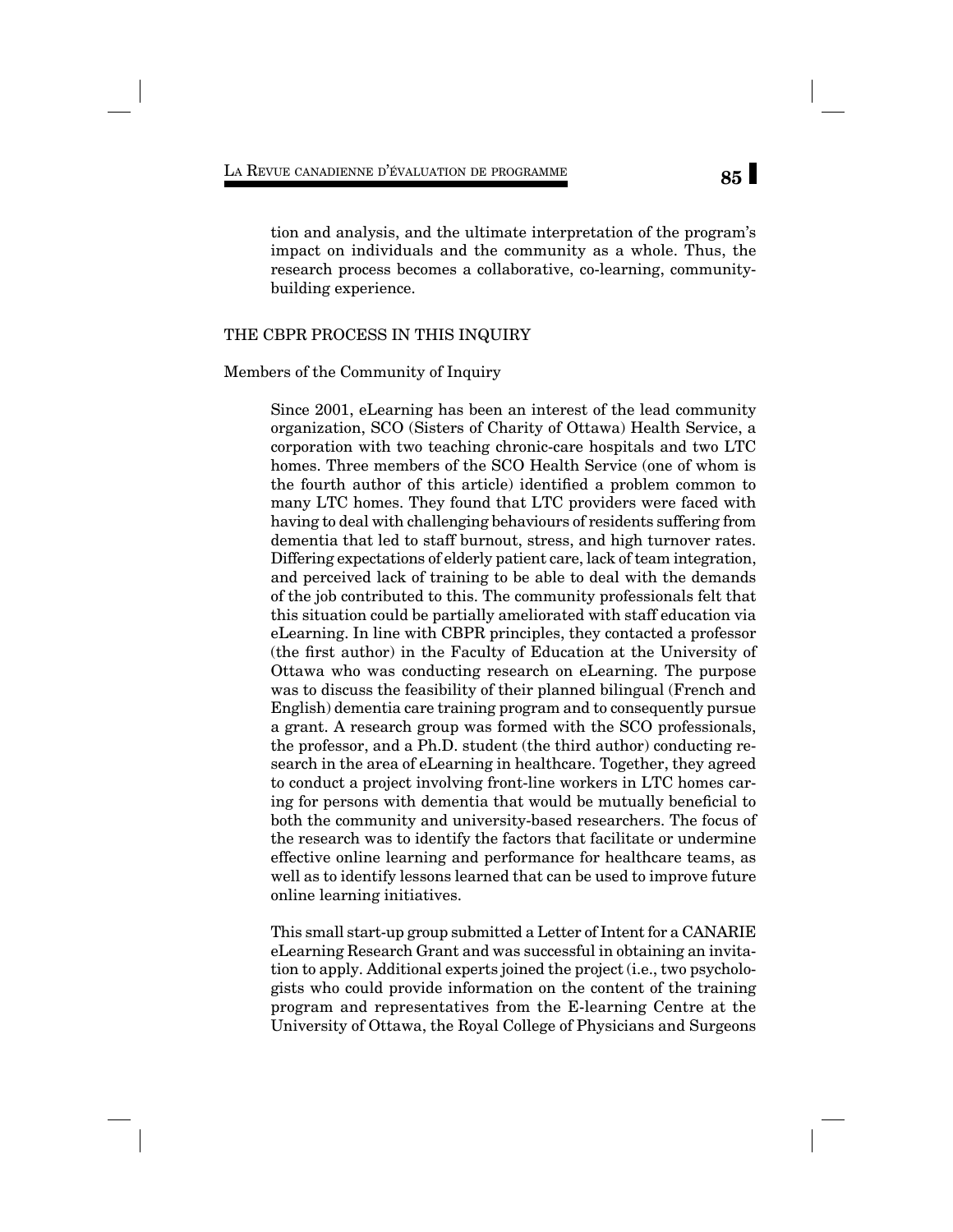of Canada, the Network of Centres of Excellence in E-Health, and the Consortium National de Formation en Santé). Tasks for writing the proposal were distributed to different members of the group. It was decided that SCO would be responsible for providing the course content and that the eLearning Centre would produce the program. The university-based researchers advised the group to use a comprehensive framework to guide them in the design, development, delivery, and evaluation of the eLearning program and proposed the Demand-Driven Learning Model as a quality standard (DDLM; Mac-Donald, Stodel, Farres, Breithaupt, & Gabriel, 2001; see Figure 1). The core research group identified three LTC homes offering Frenchlanguage services (one in Ottawa, Ontario, and two in Moncton, New Brunswick), as well as three LTC homes offering English-language

**Figure 1 The Demand-Driven Learning Model (adapted from MacDonald et al., 2001)**

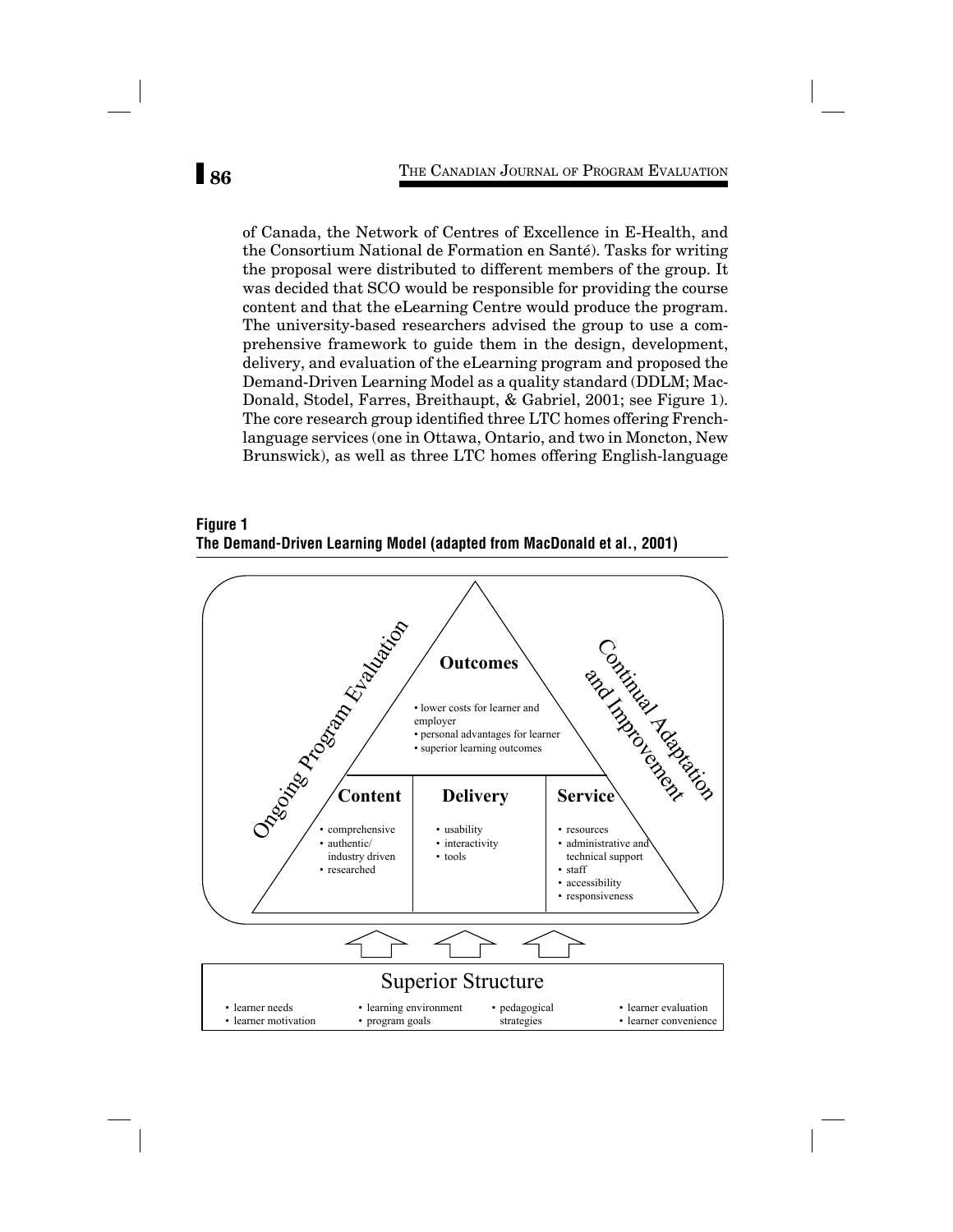services (one in Ottawa, one in Medicine Hat, Alberta, and one in Edmonton, Alberta). Representatives from each home were included in the research team. The proposal was successful and the project was funded by CANARIE.

Once the project got underway, the first task was to divide members of the large research team into three working groups depending on individual expertise. The administrative team comprised three individuals: the principal investigator, a project manager, and a part-time administrative assistant. Together they were responsible for managing the project, participating in the meetings of the other workgroups, and completing relevant documents for the granting agency. The pedagogy team comprised 11 individuals including content (dementia) experts, eLearning specialists/instructional designers, and university-based researchers. The evaluation team comprised three individuals: two academics (a professor and a post-doctoral fellow who is the second author of this article) and an SCO program evaluator. Throughout the project, the lines were blurred between academic and community perspectives, as is probably true in most CBPR endeavours. Division of labour is an important aspect of a CBPR partnership. Due to time constraints and varying expertise, it was often necessary to assign certain aspects of the research to one person or a small group. While this may seem to be contrary to CBPR, it was done at the suggestion and consent of the research team. All members of the research team were informed and involved in the process while a core group led the research activity. This division of labour is a compromise that keeps projects on track (Weaver & Cousins, 2004).

#### Conducting the Needs Assessment

According to the DDLM (the model the research group opted to use to guide the design, development, delivery, and evaluation of the dementia care training program), the first step of the project required identifying the needs of the targeted learners in all six homes in the project. The learners were front-line staff (registered and non-registered) taking care of persons experiencing dementia. The process of planning the needs assessment was led by the university-based researchers who drafted the questions and collated the feedback from the other pedagogy team members. Since the pedagogy team was distributed across Canada, communication occurred by e-mail and telephone conference. Several iterations of the needs assessment questions were sent back and forth. Although developing the questions in collaboration took longer than if the researchers had developed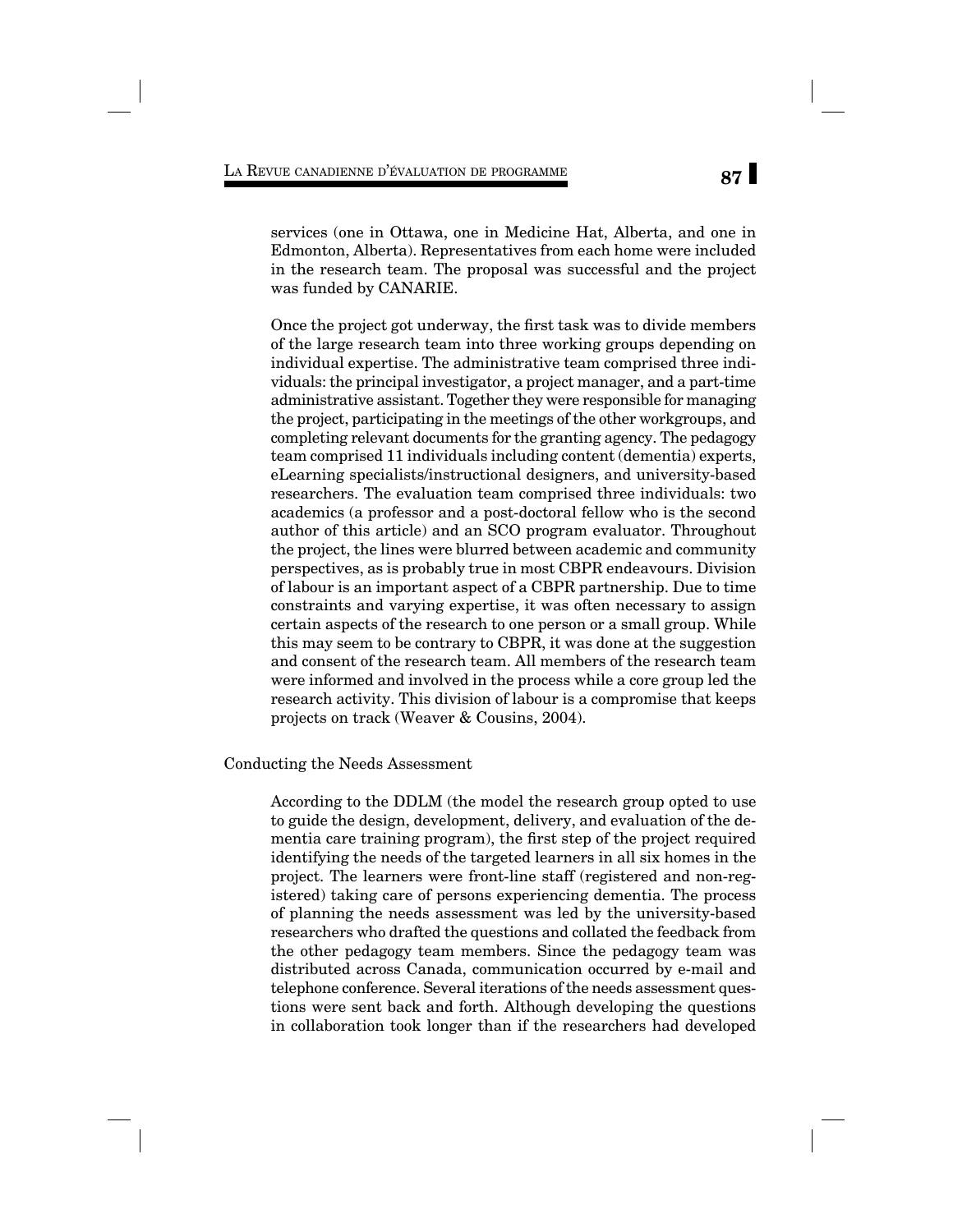the questions on their own, it was felt that the process led to a set of questions that would obtain more relevant and useful information to guide the development of the program.

The university-based researchers conducted three in-depth focus group interviews with seven healthcare providers who would be participating in the program once it was developed and two of the site coordinators who would serve as the on-site support persons for the learners during the implementation of the program. Through this process the stakeholders were able to provide input to the pedagogy team regarding the design, development, and delivery of the dementia training program. The results are published elsewhere (MacDonald, Stodel, & Coulson, 2004).

#### Designing and Developing the Program

Designing and developing the program involved choosing what content to include, writing the content, developing the learning exercises, and putting the material online. The course facilitator, a content expert, and a psychogeriatric nurse were responsible for putting together the first drafts of the content and ensuring it was appropriate for an online delivery format. We encountered difficulties finding a course facilitator who had an understanding of eLearning and the content and who was bilingual. The course facilitator who was hired had the last two qualifications, though this was her first experience with eLearning. Consequently, feedback on her draft modules from the pedagogy team at weekly meetings was essential. The course facilitator was grateful for, and receptive to, the feedback and she learned quickly; the second and subsequent modules required only minor editing before going to the programmer and instructional designer. The need to rework the modules, however, slowed down the development of the content.

To ensure the content was authentic, as indicated in the DDLM, the course facilitator drew on her experiences working with front-line personnel who provide care to individuals with dementia, noting, "I have listened to the needs and challenges that healthcare providers experience on a daily basis. Their feedback determined the priorities for including this particular content." This demonstrates the connectivity between the academics, who provided the guiding principles with the DDLM, and the community professionals, who provided appropriate content, that was essential to the quality of the final product.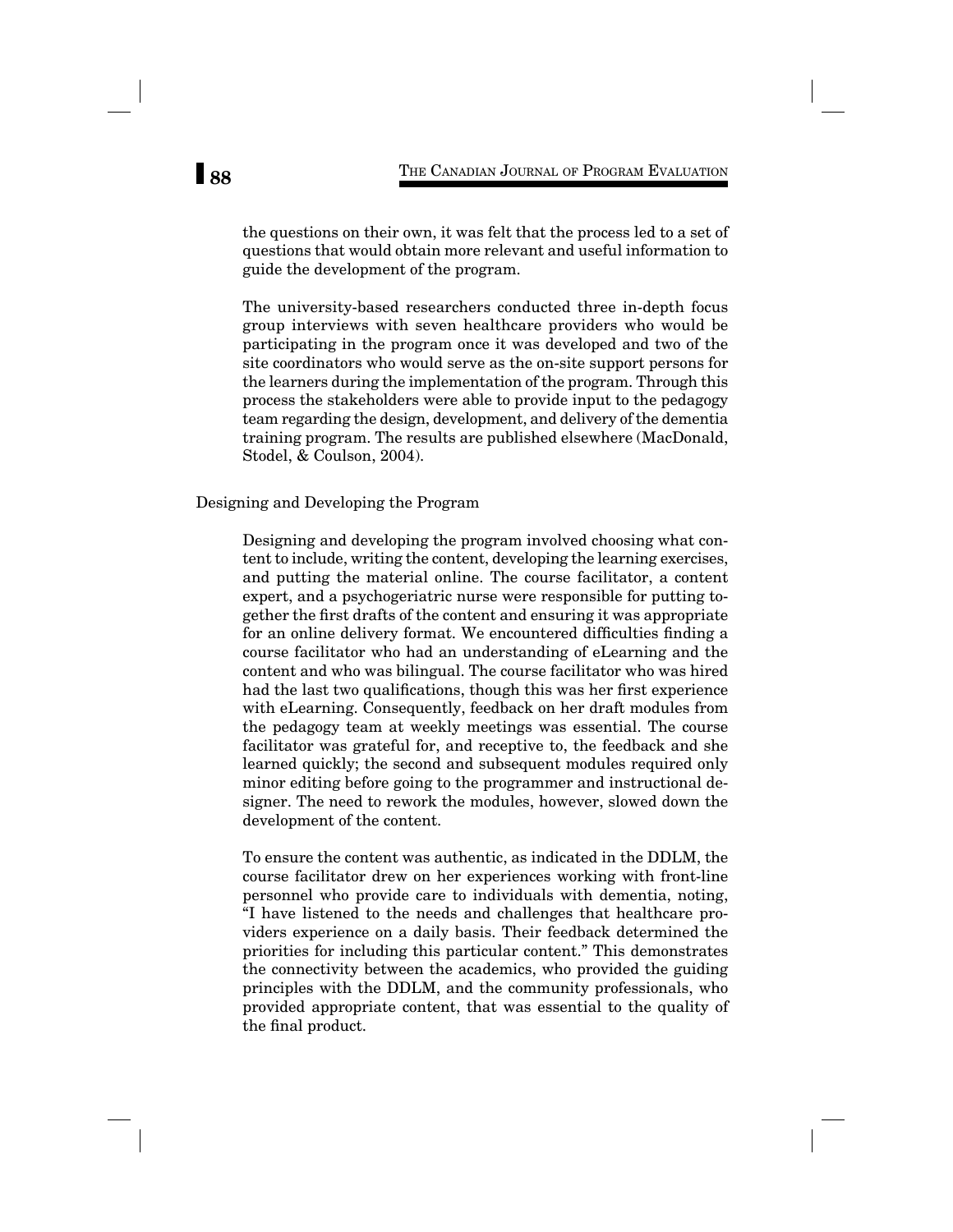Ensuring the content was comprehensive, another DDLM component, was harder to achieve due to two types of time limitations. First, the pedagogy team was very aware, based on their experience and the needs assessment, that the learners would have difficulty finding time away from their work to engage in the program. Therefore, the learning had to be portioned into small sections that could be completed in 30 minutes. The course also had to fit into an eight-week period, therefore limiting the amount of content that could be included. Second, due to timelines imposed by the funding agency and problems hiring qualified project staff, the pedagogy team had limited time to develop the content. Thus, the pedagogy team had to deal with competing tensions. Content experts were advocating for certain content, while other community representatives sometimes presented differing views on what needed to be learned. On the other hand, academics were concerned with respecting pedagogical principles and the quality of the course design. Each member had equal opportunity for providing input into the content. The ensuing decisions reflected varying perspectives and, according to the CBPR process, were more likely to be relevant to the end-users of the program.

After the pedagogy team reviewed and approved each module, the English text was sent for translation into French and given to the instructional designer to be put online. The instructional designer developed the online program using WebCT, the online course management system adopted by the University of Ottawa. However, the pedagogy team quickly realized that, while having many advantages, this system limited certain aspects of course design and evaluation. There was a lot of discussion throughout the project, from the design phase until well after the completion of the program, about using a different system. Time constraints and the initial decision of working with the University of Ottawa's eLearning Centre prevented the research team from exploring alternatives to WebCT. This situation relates back to the concept of "manageability" brought forth by Weaver and Cousins (2004); perhaps a greater diversity of potential partners may have offered more choices regarding technology. However, meeting deadlines and anticipating the difficulties of working with an even larger research team weighed more heavily than the need for diversity.

Working within the constraints of the course management system was only part of the challenge faced by the pedagogy team. The collaborative approach was very time consuming—something that has been noted in the literature (Easterling et al., 2003). The in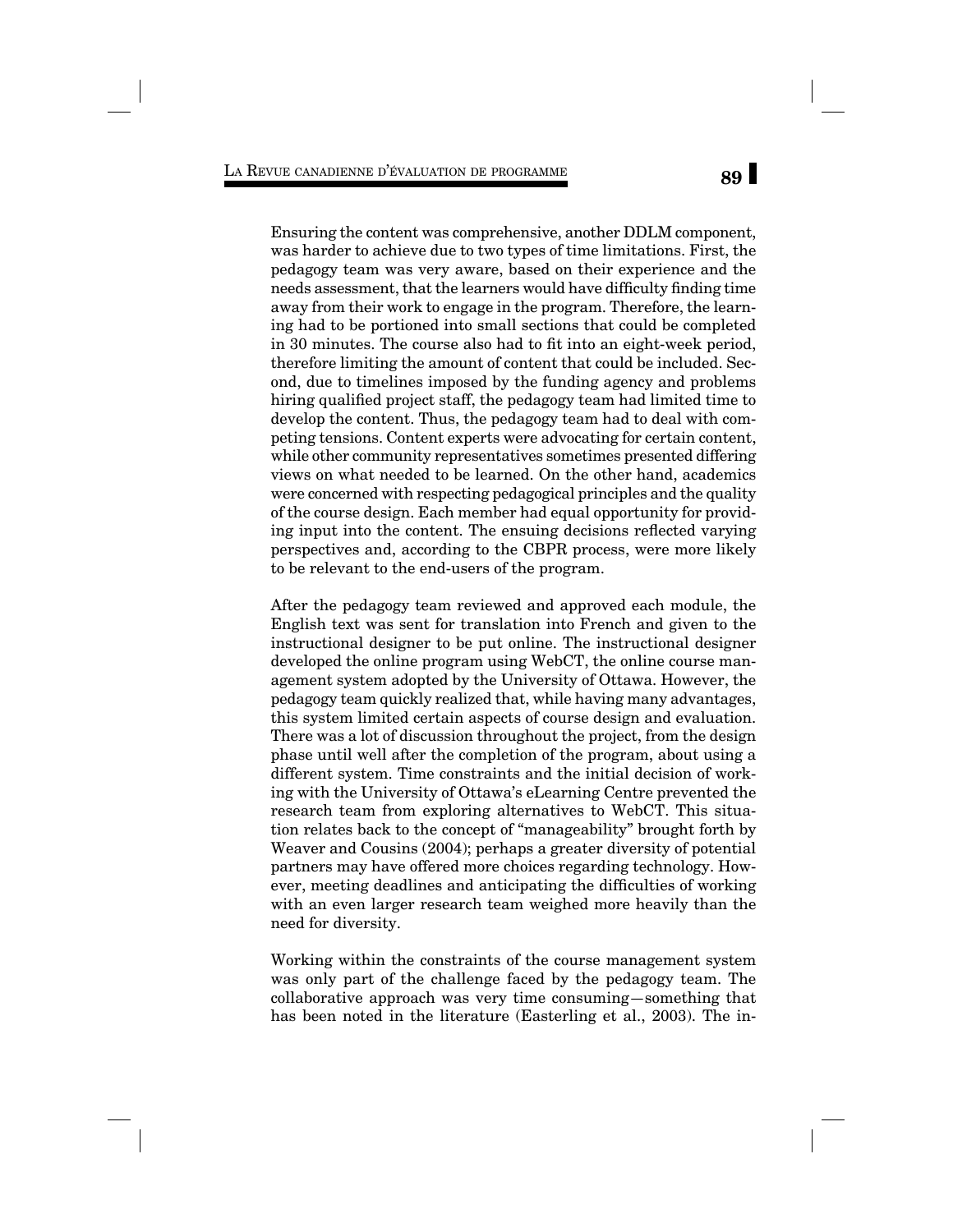structional designer commented on the enormous amount of time the CBPR process added to the development of content, which left him approximately two weeks to transform each of the four modules into an online format. This is a process that has been documented to take between 6 and 12 months (Casimiro & Patry, 2004; Casimiro et al., 2005). The instructional designer questioned the efficiency of the collaborative process adopted in this project:

There were too many people trying to reach a consensus and we all know that a consensus is a utopia. I don't mind asking and answering questions to make things clearer; at a consultant phase it's great as it makes us question our approach. But at the decision phase, the expert [instructional designer] should have the final say.

He postulated the lack of efficiency was because "the roles of the people involved were not well-defined." Comments made by other members of the pedagogy team seem to concur with this observation. Some felt there was reluctance for individual members to take ownership of the project—or be allowed to take ownership. Suggestions and comments would be made and acknowledged but sometimes not followed through with, either because of time constraints or because team members expected others to take care of it. For example, the instructional designer related, "Even though, right from the start, I told the team what the maximum amount of content reasonable for our time frame was, it constantly came back too big." Similarly, another member highlighted that it would take the learners too long to complete the modules and stressed that learners must be honestly informed about the time commitment required by the project prior to their consent and participation. In the end, nothing was done to address this problem. Others reported finding the program hard to navigate and suggested changes be made in the online layout. However, neither the quantity of the content nor the navigation issues were addressed before the program was offered, and both were identified as weaknesses of the program by the learners in their evaluations (MacDonald, Stodel, & Casimiro, 2006).

Whose role was it to make sure these comments were respected? It appeared that no one took the lead to rectify these specific concerns or they were swept aside due to time constraints and thus no changes were made. Consensus was not reached by the pedagogy team on many of the decisions made once the production phase started. Rather, compromise was the decision method of choice especially as the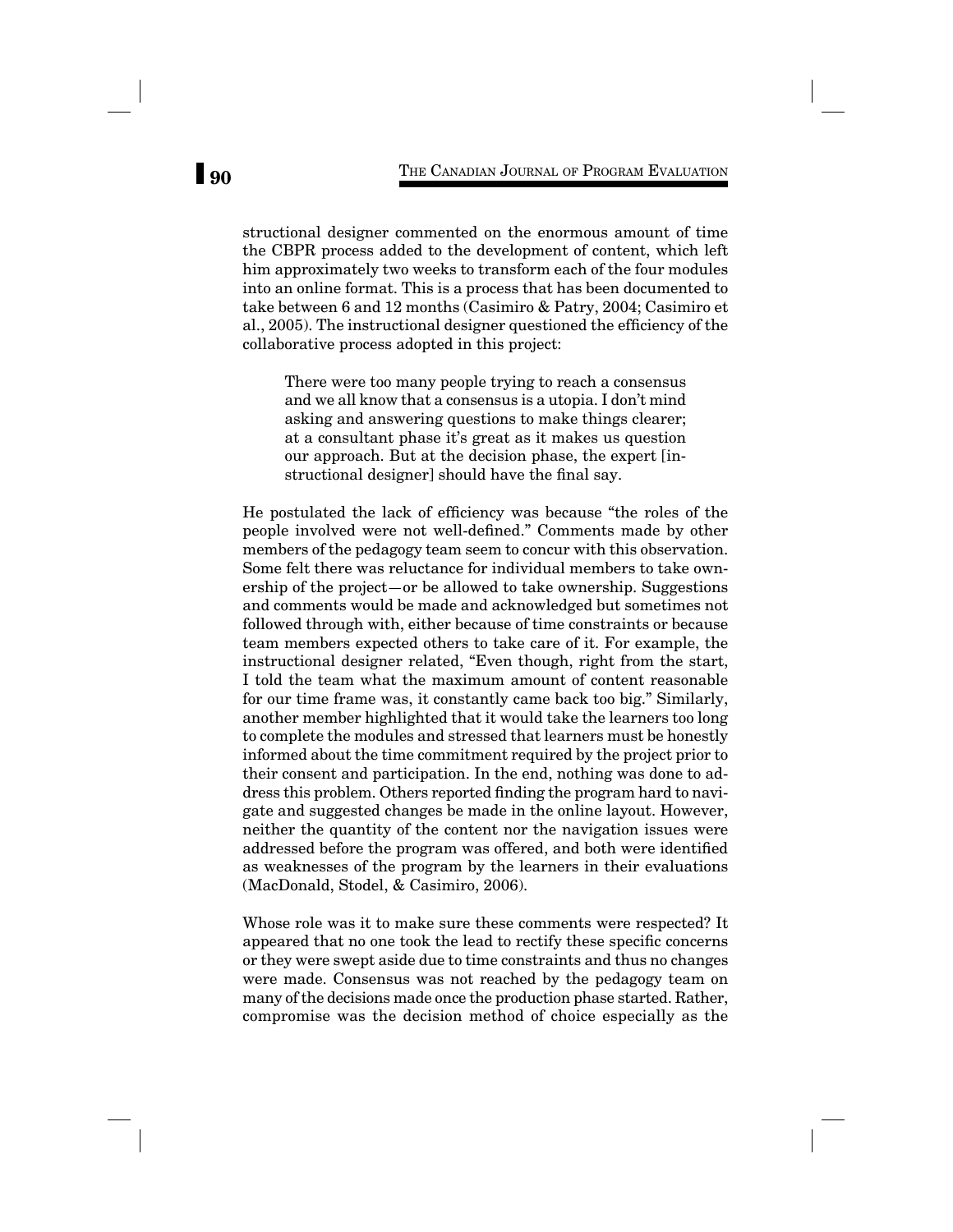deadlines loomed closer. Our CBPR decision-making process allowed the team to discuss the issues but did not allow the group to reach consensus or force anyone to take action. Lack of role identification, inaction, or compromise can lead to conflict in CBPR and could have been responsible for the dissatisfaction voiced by various members of the pedagogy team throughout the production phase (Macaulay et al., 1999).

We feel a significant factor in lack of "project ownership" was that the principal investigator (PI) had to leave the project suddenly at the beginning of the production phase. This temporarily compromised the project's leadership. The position was filled by an individual who was unfamiliar with the project and new to eLearning. While CBPR calls for democracy, leadership is necessary for the smooth running of the project. This leader should bring expertise in optimizing group functioning such as defining roles and orienting the group toward action. This person should also ensure equality among members and aim for consensus. This role is different from a project coordinator, who is essential for organizing meetings, writing minutes, and following through with administrative tasks. We found that both positions were essential components of CBPR.

Delivering the Program

The program was delivered to 95 learners at six sites in three provinces across Canada. Forty-nine (52%) enrolled in the French-language program and 46 (48%) enrolled in the English-language program. Learners were expected to spend two hours each week, at their convenience, reading the content and completing the learning activities. Each site had a coordinator whose role was to support the learners in their learning and with the technology. These site coordinators were an integral part of the pedagogy team.

Throughout the delivery of the program, the site coordinators met with the pedagogy team for 30 minutes each week via teleconference. The purpose of these meetings was twofold. First, at these meetings, site coordinators were reminded of timelines set out for the learners to complete the different online activities. Second, it provided the site coordinators with an opportunity to provide feedback to the pedagogy team regarding the learners' experiences and progress with the program. These meetings were instrumental to the success of the program.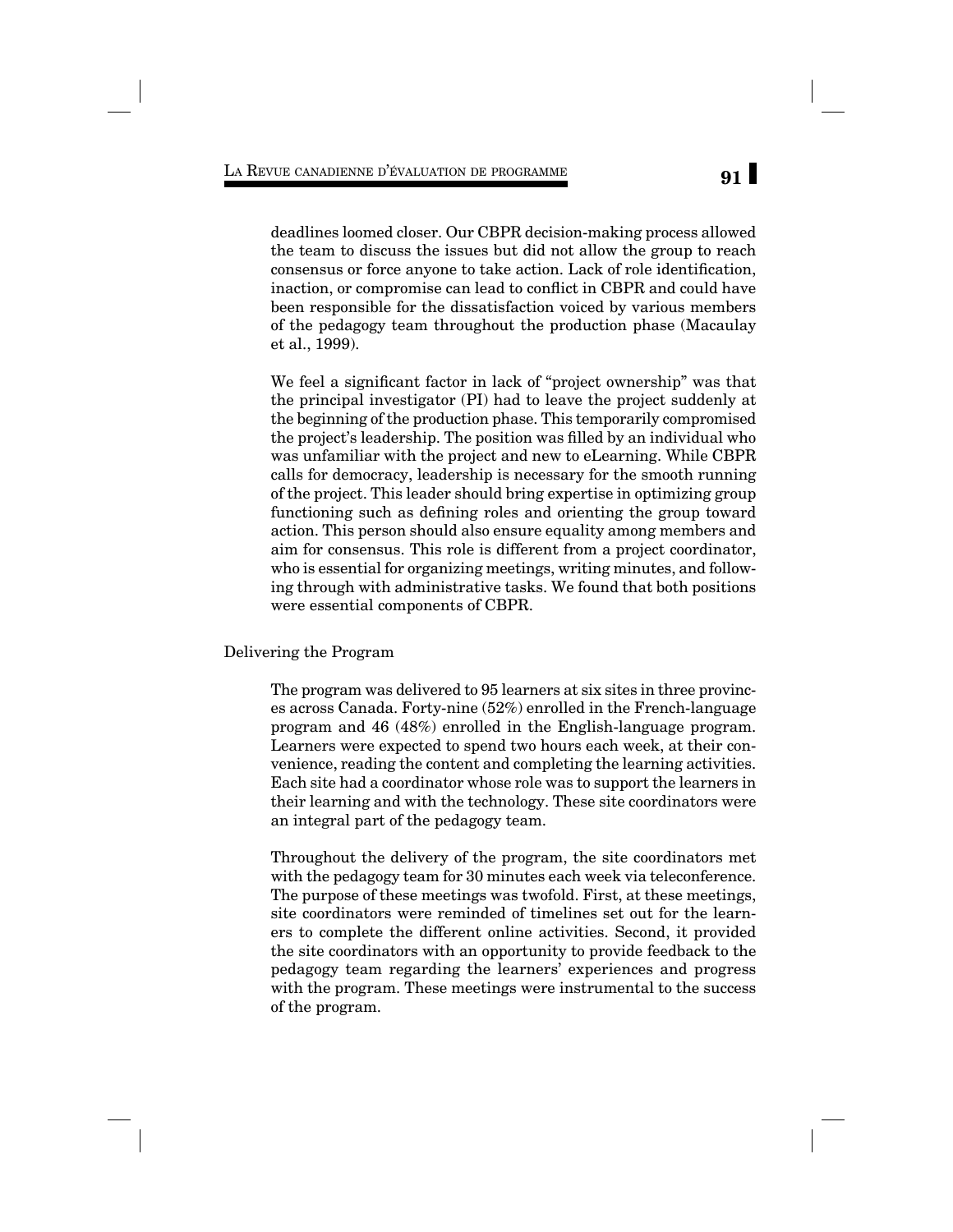Because of the regular feedback from the site coordinators, the pedagogy team was able to expediently address some of the problems and concerns that arose. For example, it quickly became apparent that the program required much more than two hours a week to complete. The site coordinators reported that, in reality, some of the learners were spending up to five or six hours a week on the program and felt frustrated and overwhelmed. As a result, the pedagogy team immediately adapted the program by reducing the number of required exercises and extending the deadlines for completing the program. A number of site coordinators attested that the learners immediately felt less pressure once the amount of work was reduced, as they were able to spend more time on each aspect of the program rather than having to rush through it.

This connection to the learners' needs via the site coordinators allowed the research team to develop insight into the redesign of the dementia care training program and the development of new eLearning programs. Consequently, both the expanded group of community professionals and the university-based researchers obtained valuable information on eLearning program delivery to guide them in future endeavours. In fact, having everyone provide input into the direction of the program blurred the lines between the community and the researchers (Gaventa, 1981).

#### Evaluating the Program

One of the community's reasons for developing a partnership with academics was to develop relevant evaluation strategies for the program. The university-based researchers therefore led the evaluation, using the DDLM and its companion evaluation tool (MacDonald, Breithaupt, Stodel, Farres, & Gabriel, 2002) as a guide. While evaluating the program required specific knowledge of evaluation and online data collection procedures, the pedagogy team were invited to provide input on the process and give feedback on the development of the evaluation instruments. This process resulted in the development of relevant evaluation tools tailored to the needs of learners in LTC homes. As a result, the community professionals obtained the evaluation tools they required and the university-based researchers were able to adapt their tools to suit the healthcare field. Both formative and summative evaluations were conducted in French and English using qualitative and quantitative methodologies. Data were collected from the following sources: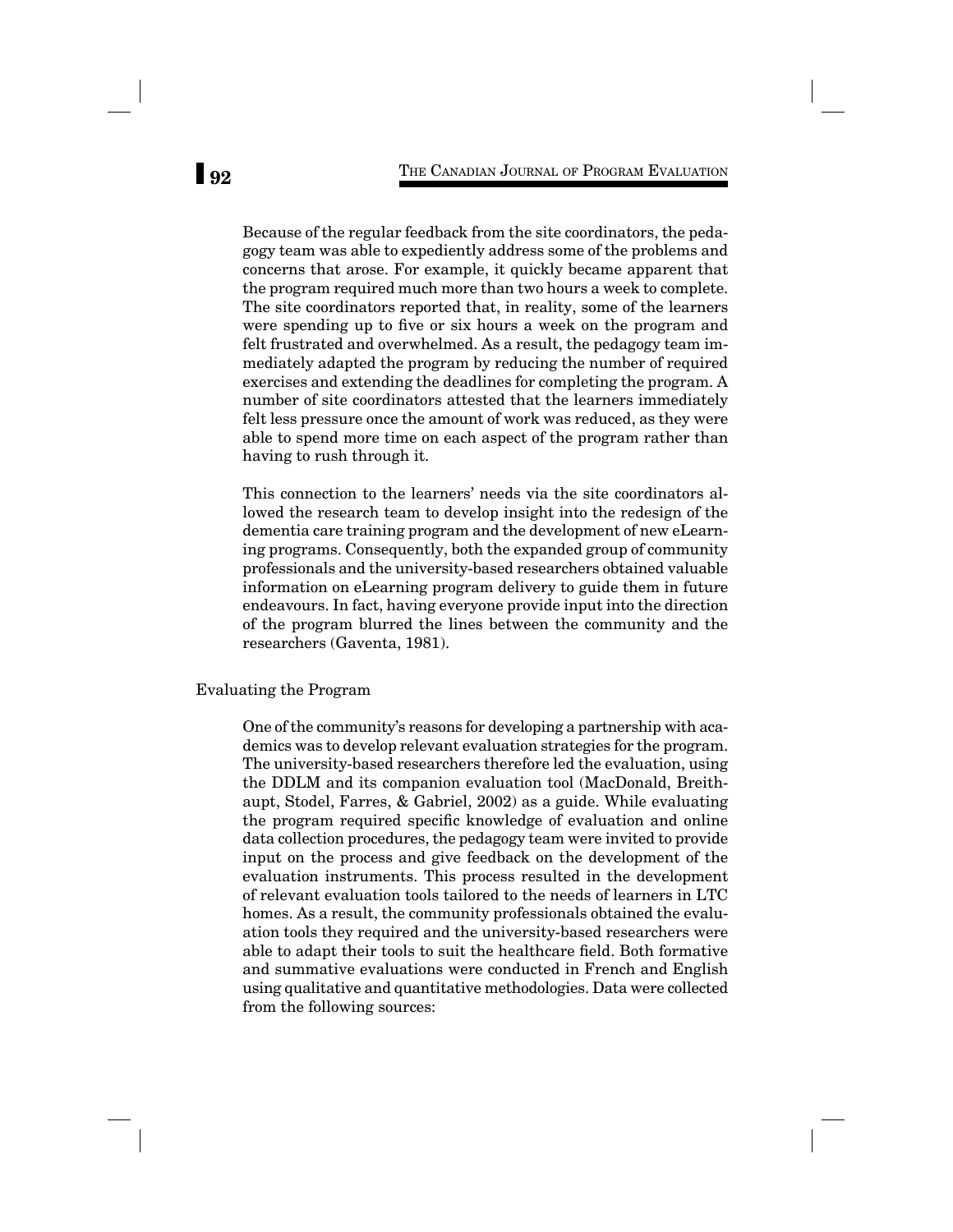*Pre-program survey.* The pre-program survey was designed to solicit information from the learners regarding their perceptions of computers, eLearning, and teamwork, as well as demographic information. To create this survey, the evaluation team provided a draft version to the pedagogy team who then added, deleted, or modified questions to create items that better served their organizations or their learners. The final product was a 21-item survey that the learners completed the first time they logged on to the program.

*Temperature check.* As advocated in the DDLM, a constant feedback loop was established between the learners and the pedagogy team regarding the content, delivery, service, structure, and outcomes of the program. The evaluation team presented the pedagogy team with an abbreviated version of the DDLM companion tool that would serve as a "temperature check" that the learners would complete at the end of each module. The pedagogy team was invited to submit feedback on the survey, and as a result questions were added, deleted, or modified based on the comments. Members in the healthcare field provided valuable input that made the survey more context-specific.

The length of the temperature check was hotly debated by the team. It was essential that a balance be obtained between the limited amount of time the learners had to complete the modules and the need to collect enough information so the program could be adapted where necessary to provide context-relevant learning opportunities for the learners. The team decided that it was more important that the learners spent their limited time engaging in the learning activities rather than completing long surveys. The final version included 20 questions on a 4-point Likert scale and 2 open-ended questions.

Originally, the learners were asked to complete a temperature check online after each module. However, it became apparent through the telephone conferences with the site coordinators that the learners were finding the program to be more demanding and time-consuming than expected. After the third week many were behind in the program and only some had completed the temperature check for the first module. The team responded by removing the temperature checks for the remaining three modules. The information obtained from the first temperature check was used to refine and improve the remaining modules in the program.

*Post-program survey.* The evaluation team also felt it was important to include a post-program survey in the evaluation. They presented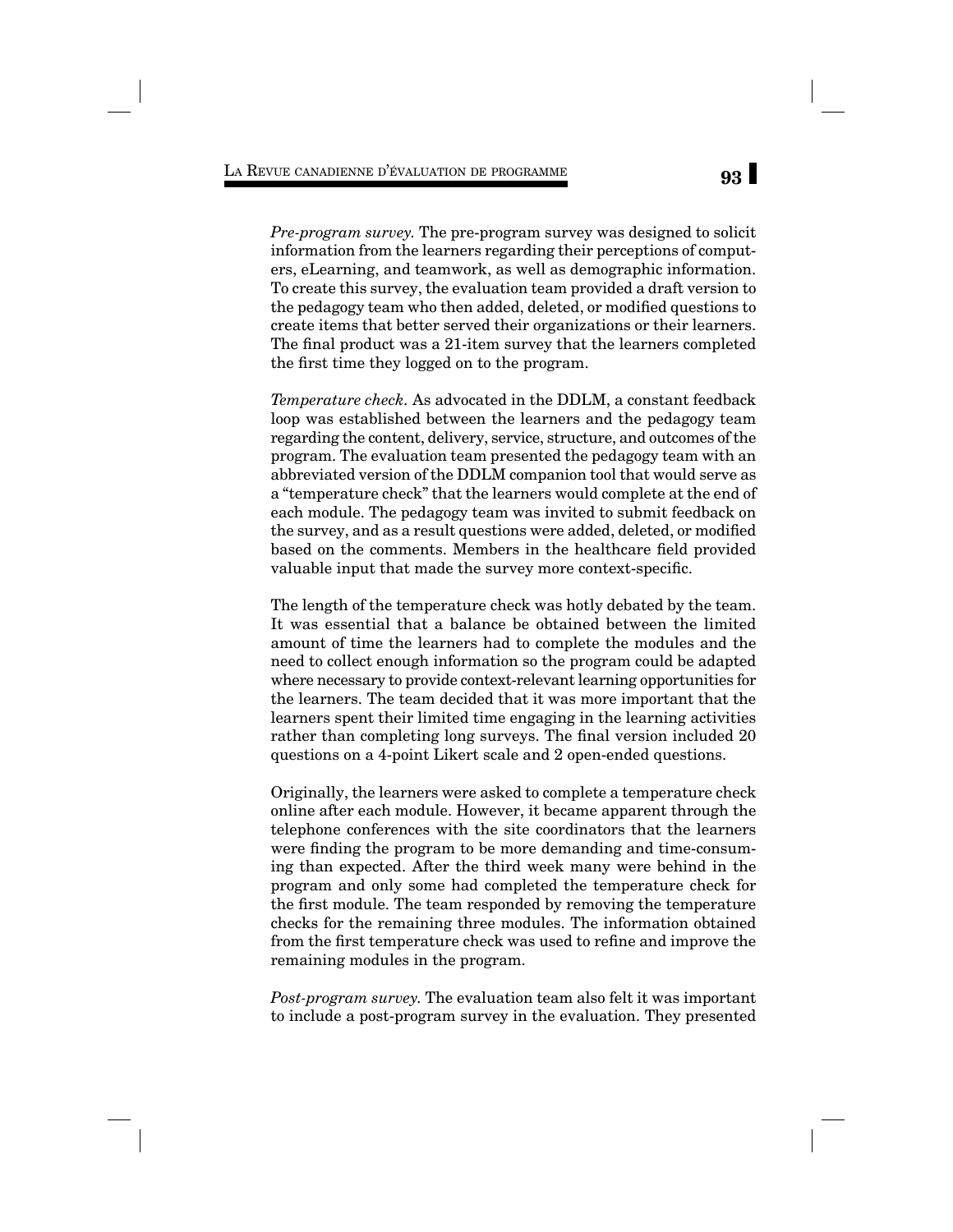the complete version of the DDLM evaluation tool to the pedagogy team who removed and reworded certain questions to make the tool more context-specific. The final survey comprised 41 4-point Likert questions and 4 open-ended questions that addressed the five DDLM constructs: content, delivery, service, structure, and outcomes. Learners were required to complete the online survey after they had completed the program. Again, the length of the survey was debated among the pedagogy team members. However, upon reviewing it, no one was willing to drop any of the questions.

*In-depth interviews.* To obtain a rich description of the participants' experiences with the program, specifically in terms of the DDLM constructs, in-depth semi-structured interviews were conducted with 10 learners, all 6 site coordinators, the course facilitator, and the instructional designer. Knowing the importance of management buy-in for this program to be viable in the future, the pedagogy team also expressed the need to interview the higher management of the six LTC homes to gather their impressions of the value of the program for their organizations. Once again, the evaluation team drafted the interview guides and then solicited feedback from the pedagogy team.

As is typical, the evaluation team had a lot of work to do in the final stages of the project. They conducted, transcribed, and analyzed all the interviews, compiled and analyzed both the quantitative and qualitative data from the pre-program survey, temperature check, and post-program survey, translated French data into English where necessary, and wrote the final report—a 200-page document (MacDonald & Stodel, 2004). During this phase most members of the pedagogy team were unable to help for a variety of reasons, most commonly lack of time. However, since the evaluation team included one community professional as well as the two academics, and they received input from the remainder of the pedagogy team, the evaluation did reflect the CBPR process. Each decision was reached collaboratively and weighed the needs of the learners—a reality best understood by the community—against the outcomes needed for the funding agency—a reality best understood by the university-based researchers.

### Disseminating Findings

CBPR should be an equal partnership throughout the research process, which includes disseminating the findings. There should be equal opportunities among the partners to co-author publications resulting from the research process (Israel et al., 2003). In this project, the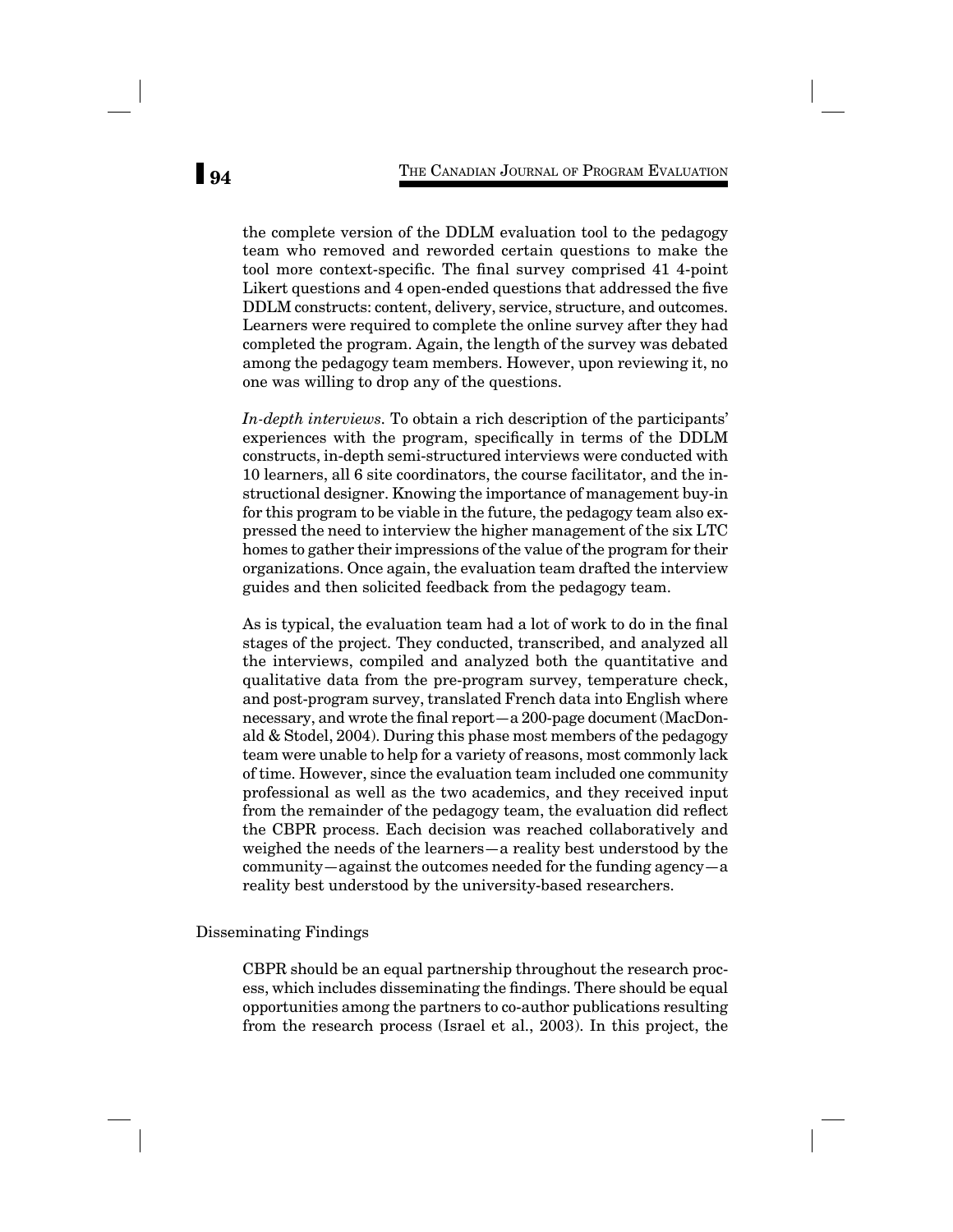university-based researchers found that when they invited community members to co-author the final report they got little response, despite recurrent concerns voiced throughout the project regarding authorship. Perhaps this was due to individuals' time constraints and competing responsibilities with other projects. Perhaps different phases of the project were attractive to different team members based on their expertise, experience with that type of work, work mandates, and career motivations.

Wishing to keep in line with the philosophy of equal power in CBPR, the university-based researchers debated putting the names of everyone associated with the project on the final report. However, the list would have been too long. A compromise was made by listing all the organizations involved in the project (in itself a list of 10 names) and providing a special mention to members of the community who actually collected, analyzed, or participated in the writing of some aspect of the report.

The input that was received from community professionals definitely enhanced the quality of the final papers. Working collaboratively provided multiple lenses and richer information because the community professionals provided a different view from that of the universitybased researchers. This article involved a collaborative effort between three university-based researchers and one community member. The collaborative approach added to the amount of time necessary to complete the manuscript, yet it added to the quality and accuracy of the paper on several fronts. First, both university- and communitybased members' perspectives of the CBPR process were reflected. Second, healthcare-specific research and references were added to supplement the review of literature. Third, details on the process were clarified and elaborated. Fourth, the workload was shared between the authors. In the end, the process of collaborating in the publication process was a positive experience in which co-learning took place and a stronger article resulted.

Although community professionals' involvement in writing academic papers was limited, they made great efforts to disseminate the findings to various groups. The university-based researchers created a PowerPoint presentation and two professional posters comprising a project overview and the findings that they made available to the community. Several community members have used, or have plans to use, these materials at conferences and/or to make presentations in their local healthcare communities. This highlights another benefit of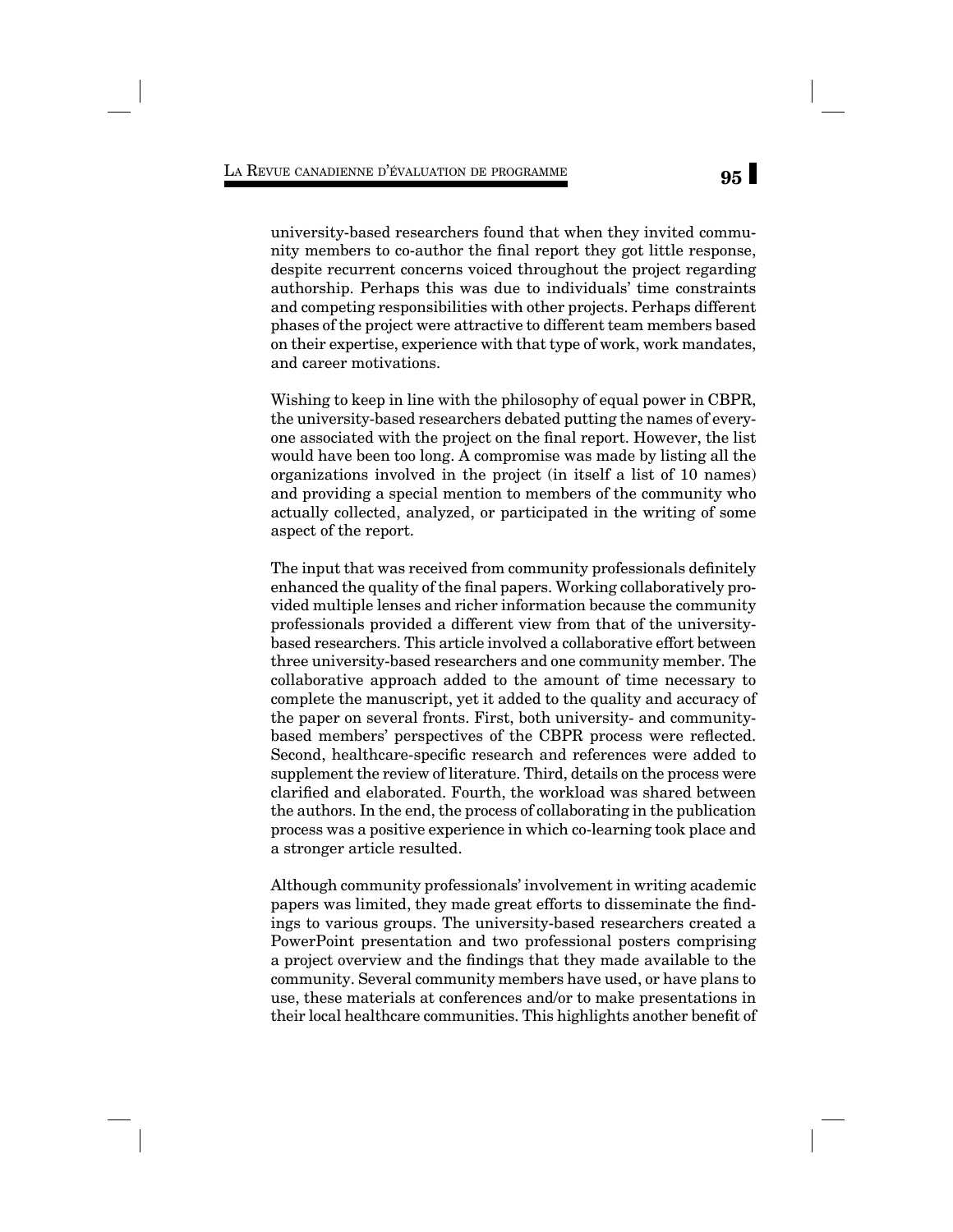CBPR for the community; while these individuals may not have had the time or the interest to prepare the presentation material, they are actively participating in the dissemination process by using the materials created by the university-based researchers.

## DISCUSSION

In this project we applied the CBPR model to a collaborative inquiry project with university-based researchers and community professionals, instead of the usual group of community members experiencing disparity of knowledge, education, and/or funding. Although several of the community professionals were experienced at, and capable of, conducting research and disseminating the findings without the assistance of the university-based researchers, they felt the need to develop a partnership with academics who had specific expertise in the area of interest. The purpose was to strengthen their research position in the field of eLearning and gain information on quality eLearning design. In turn, the academics wished to apply their knowledge to the healthcare field but lacked the intimate knowledge of this group of learners. Consequently, they benefited from the input of the community professionals and gained valuable knowledge of the content area (dementia care) and healthcare culture. In addition, they were provided access to a rich data source. Even though the university-based researchers had much to gain from the partnership, this project was instigated and led by members of the community—key characteristics of CBPR (Minkler & Hancock, 2003; Stoecker, 2003).

Sullivan et al. (2003) stated that in CBPR all members should have decision-making power to avoid tokenism. We believe that this project respected this principle by including all partners and hearing all voices. The collaborative partnership allowed the research problem to be viewed from multiple perspectives and resulted in a better understanding of the various issues being investigated (Gallagher et al., 2003). Both the community and academics were involved in the project from the proposal writing stage and continued to work together through to the evaluation. The weekly meetings between and among the pedagogy team and site coordinators provided a forum for open communication on a timely basis. The ideas that stemmed from the discussion were invaluable when redesigning the program for future offerings.

Our experiences in this project also made it clear that the internal workings of healthcare organizations, such as a change in PI, can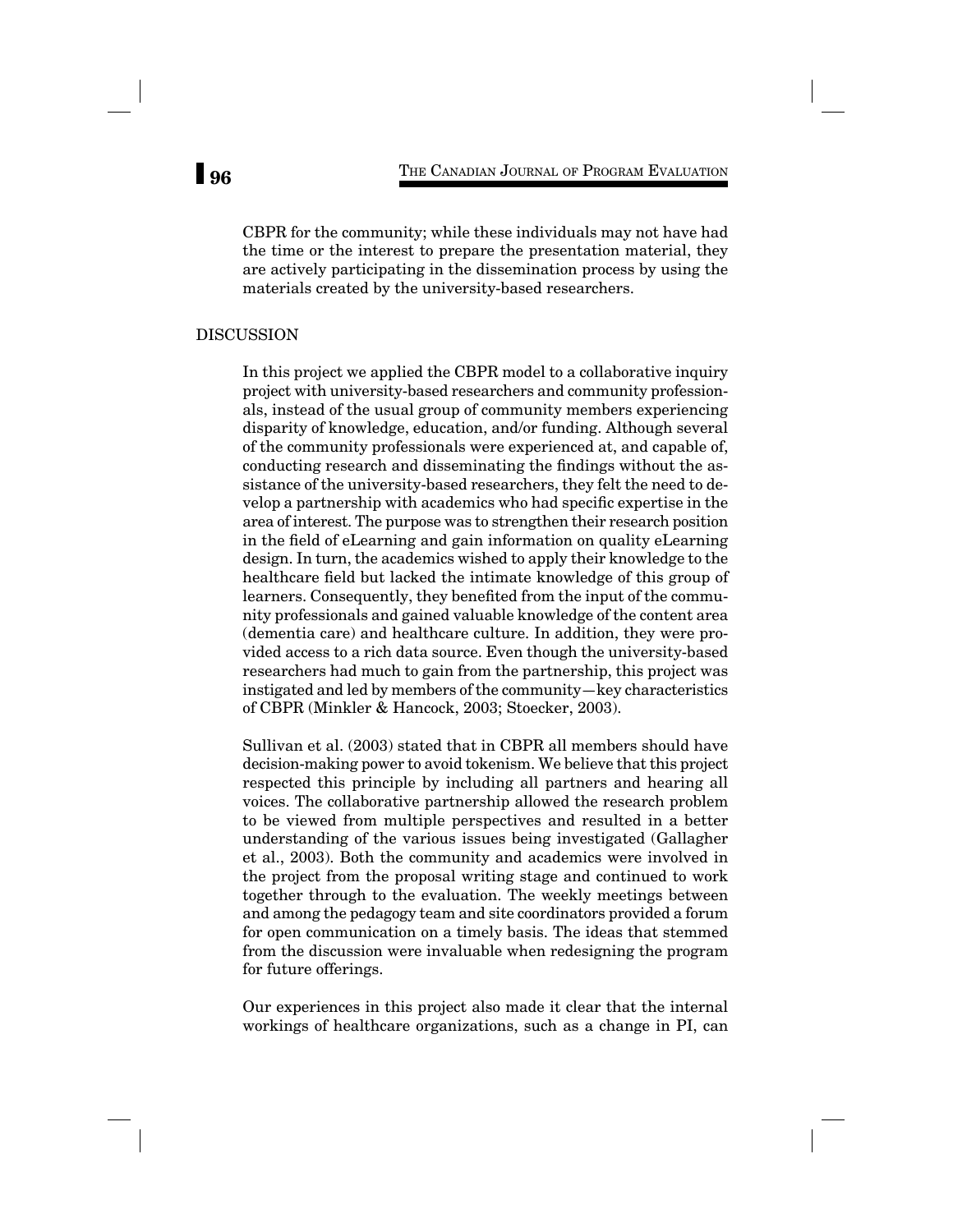have a profound impact on the project. In this case, academics who were less affected by the organizational change and oblivious to the internal politics of the healthcare organization were able to keep the project moving during the transition. However, the research team as a whole had difficulty in defining roles and taking ownership of the project. We feel that in a CBPR project it is essential there is a "champion leader" who follows up on issues discussed by the research team. However, this job is often a double-edged sword—a balance between hearing and incorporating members' suggestions and meeting deadlines. In this project, were there "opinion leaders" with subtle power who did not agree? Was taking on the task of fixing a problem too great and the rewards for doing so too little? Or was it just a time issue? Did the fact that the meetings were conducted via telephone conference and not face-to-face have an impact? Was it because the key decision makers were new to eLearning? The original PI was not only invested in the project but had experience with educational technology. A change of project leadership has been reported as a common problem with CBPR, whether dealing with a grassroots community or a community of professionals, and can actually cause a project to collapse (Macaulay et al., 1999). The fact that this research team was able to overcome the loss of their leader and meet the set research objectives is a testament to the conviction of the community and the academics on the importance they attached to this project.

With regards to time constraints, Stoecker (2003) addressed the issue of trade-offs between efficiency and democracy in CBPR when one has to decide between maximizing participation and meeting a grant deadline. In this project we felt the pressure of timelines to get the program online and completed by a specific date, and we acknowledge that compromises were made regarding the quality of the design. Our experience suggests that taking a CBPR approach significantly increases the amount of time required to complete the project, though the research team felt it was a worthwhile trade-off given the contributions made by each member. From an eLearning perspective, it is critical that the content be developed early in the process. A common fallacy is that once the content is developed it can be put online quickly.

Stoecker (2003) also suggested that it is unrealistic to expect that those involved in a CBPR project be equal partners in the process. His claim appears to be grounded in concerns for the time demands on community members. Indeed, as Israel et al. (2003) have suggested, efforts were made to involve community members in the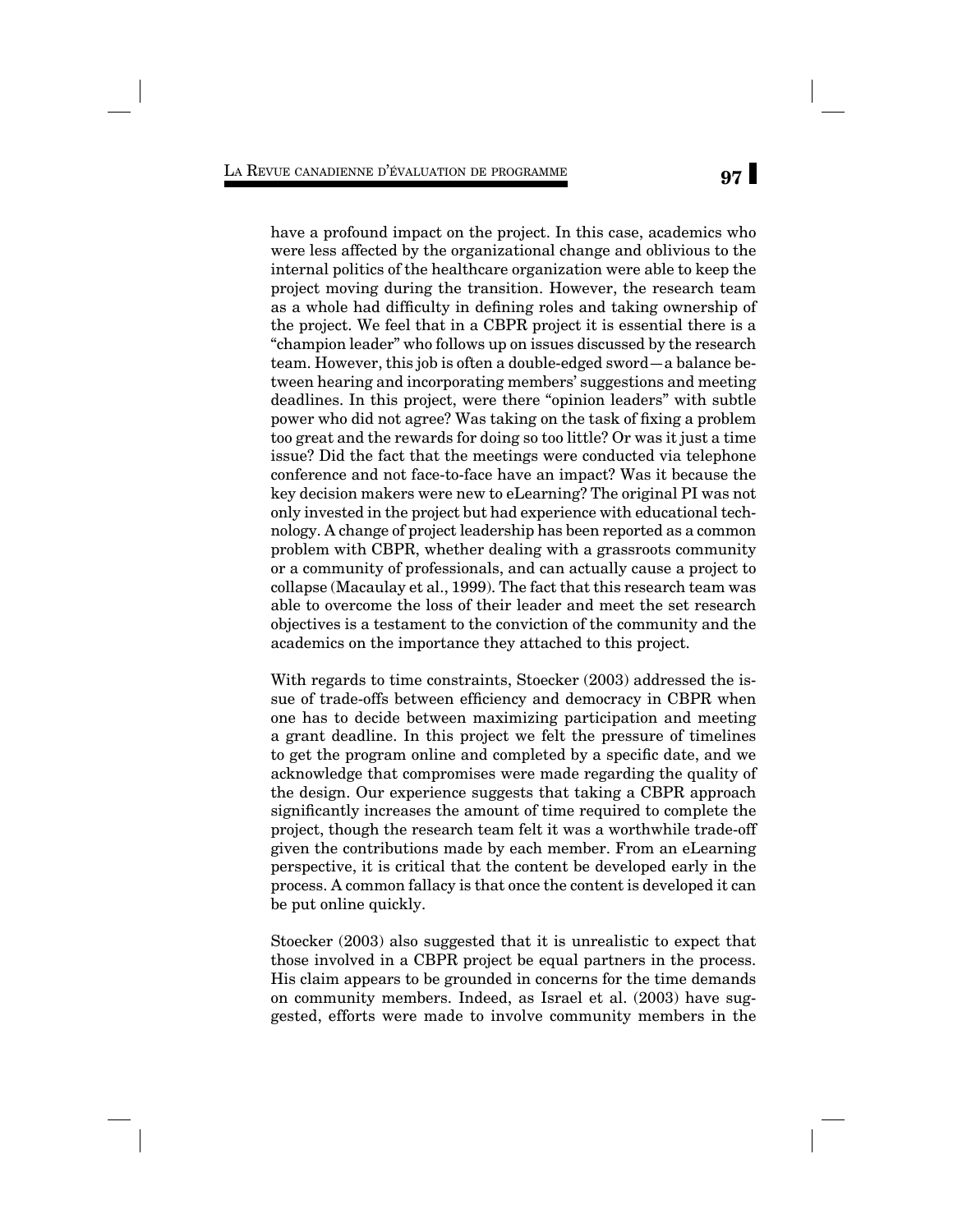publications resulting from the research process, but few wanted to get involved as they did not have the time to do so. Sullivan et al.  $(2003)$  recommended that communities receive concrete benefits in return for their involvement in research partnerships, noting that without such tangible benefits the partnership may not be advantageous to the community. In this case, the community can rely on its experience and on the publications to guide future eLearning program development. They can also use the presentation material to continue to disseminate the findings.

We also realized that CBPR is all about communication. Working in a large team means that many relationships need to be developed and maintained. In this project we found that relationships could be delicate at times. Constructive criticism about the program was sometimes taken as a personal affront to the individual responsible for that aspect of the program and hard feelings resulted. Our experience revealed that it is imperative team members present their concerns and suggestions in a sensitive manner. This point becomes even more poignant when communication between members is via e-mail where tone, emotion, and other non-verbal cues are lost. In the case of this project, misunderstandings in communication caused some minor conflicts, but effective communication also allowed the rifts to be resolved.

Clarification of members' roles at the beginning of the project is also critical. In writing this article it emerged that the evaluation team was ill-defined. Each of us had a different view of whom the evaluation team comprised. Further, one of the pedagogy team members who had expertise in online pedagogy and eLearning applications in healthcare—a skill set very relevant to this project—felt that her expertise was not used as much as it could have been. Perhaps this was because her role was poorly defined at the start of the project. Not only was this a frustrating experience for her, but she also predicted many of the problems experienced during program delivery.

The project resulted in an educational opportunity for all involved (Minkler & Hancock, 2003). The community professionals succeeded in offering a generally well-received eLearning program to help healthcare providers manage persons with dementia. They also enhanced their skills for designing, developing, delivering, and evaluating a successful eLearning program by using the DDLM. The universitybased researchers learned more about healthcare in general, and dementia care specifically, obtained further appreciation for working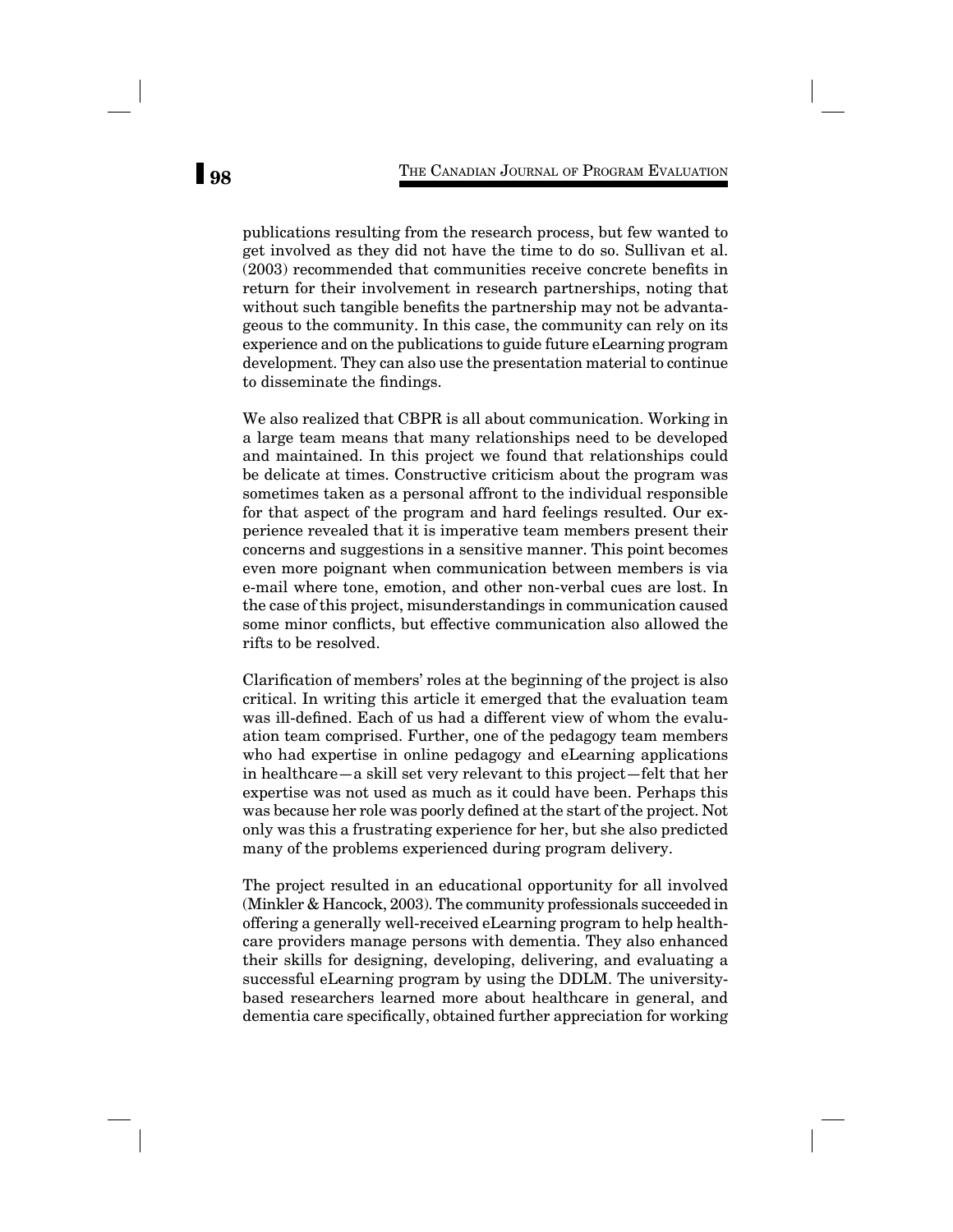individuals' needs for learning online, and became aware of the values and complexities of CBPR. Further, the university-based researchers also profited by gaining access to data for research purposes.

### CONCLUSIONS

There is a growing interest in participatory and related approaches to evaluation that involve collaborative working relationships between members of the evaluation and program community (Patton, 1997; Whitmore, 1998). In the current study, evaluation was embedded within a comprehensive collaborative design and development project. In this context, we conclude that the adoption of a CBPR orientation with a community of professionals is not only beneficial but also desirable to enable those responsible for educational endeavours to take notice of research or program evaluation findings regarding the development of a successful eLearning program. The CBPR allowed multiple views, attitudes, and experiences to strengthen the program. By describing the complexities involved in this process in this article, we reveal both the challenges and achievements inherent in designing a quality online learning event using this approach. Moreover, by addressing some of the details involved in this process and sharing the lessons we learned, we hope that our experiences help others plan CBPR partnerships with community professionals and develop and evaluate collaborative eLearning programs for healthcare providers.

# LESSONS LEARNED

- 1. Select the collaborative team strategically so that team members' strengths, knowledge, skills, and expertise complement one another. Involve members of healthcare organizations and universities to allow the research problem to be viewed from multiple perspectives. This will result in a better understanding of the various issues being investigated and will lead to a better eLearning program.
- 2. Clarify members' roles at the beginning of the project. This will help utilize team members' expertise and help eliminate possible frustrations and misunderstandings in the division of labour.
- 3. Conduct weekly meetings between and among the pedagogy team and site coordinators to provide a forum to include all partners' voices. This provides invaluable input into designing the program and its evaluation.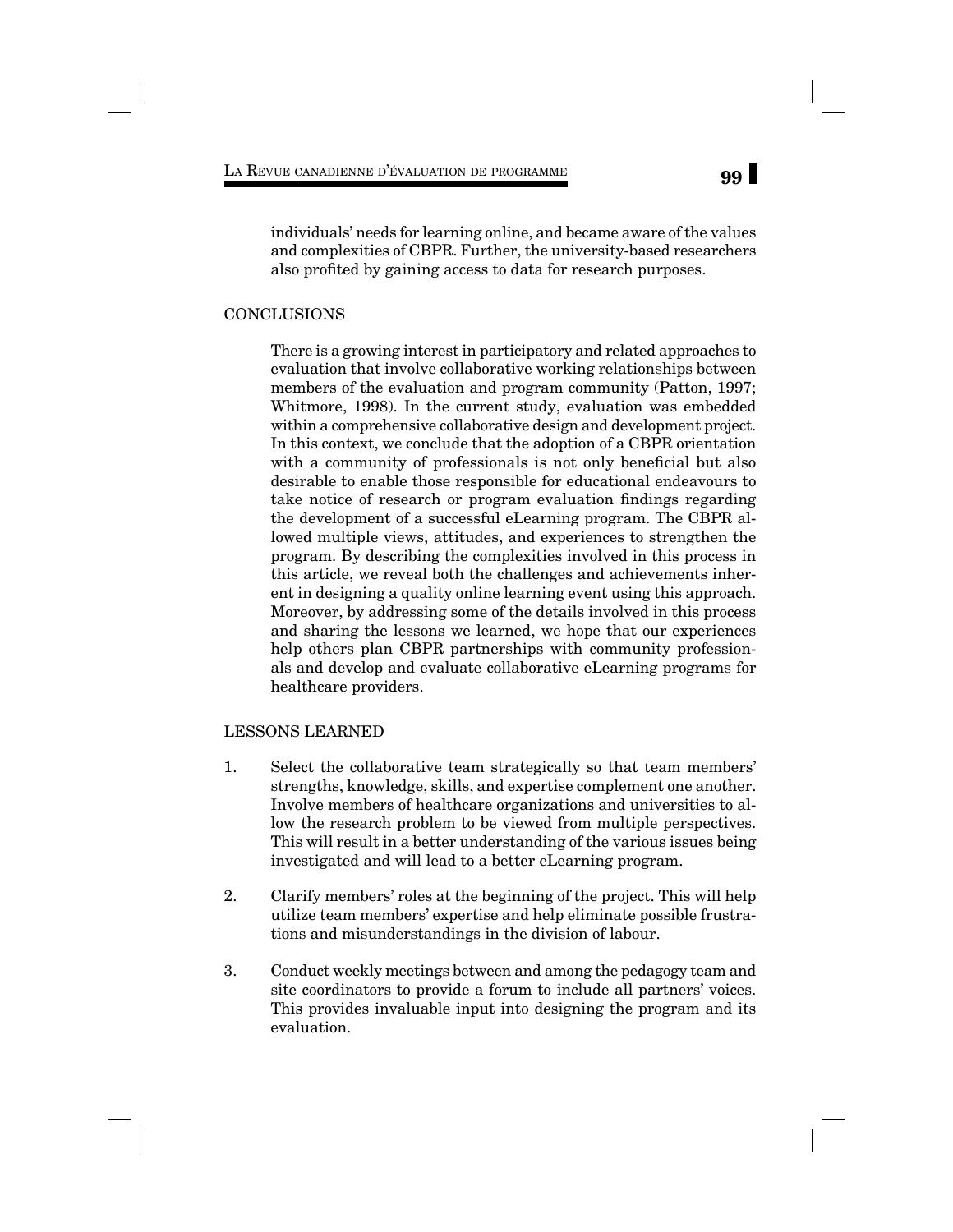# **100** THE CANADIAN JOURNAL OF PROGRAM EVALUATION

- 4. Develop and maintain relationships throughout the project. It is imperative team members present their concerns and suggestions in a sensitive manner. This point becomes even more poignant when communication between members is via e-mail where tone, emotion, and other non-verbal cues are lost.
- 5. Aim to reach consensus on decisions rather than compromise. This will ensure equality in the voices heard and promote member participation. It also minimizes the risk of conflict.
- 6. Choose a team champion in eLearning to lead the CBPR project. This person must attend the meetings to hear team members' suggestions and be able to follow up and implement appropriate suggestions in a timely manner.
- 7. Use an eLearning model such as the DDLM as a quality standard to design, develop, deliver, and then evaluate the program.
- 8. Hire a curriculum designer to take the raw content produced by the content experts and adapt it to ensure appropriate pedagogy strategies for online learning are respected.
- 9. Allow enough time to transform the content into an appropriate eLearning format that is engaging for the learners. We recommend approximately eight weeks per unit (topic) depending on the length.
- 10. Extend the application of CBPR to a "community of professionals." It is possible to respect CBPR principles with community professionals who are not necessarily representing a grassroots community. In this project, the community professionals were empowered with the knowledge and skills necessary to design, develop, deliver, and evaluate eLearning programs for healthcare providers.
- 11. Provide concrete benefits for community members in return for their involvement in research partnerships. Such incentives increase participation in all aspects of the research, increase the amount of personal time community members are willing to invest in such projects, and provide direct advantages to the community.

# ACKNOWLEDGEMENTS

This project was funded by a grant from CANARIE and led by the Élisabeth Bruyère Research Institute, a University of Ottawa and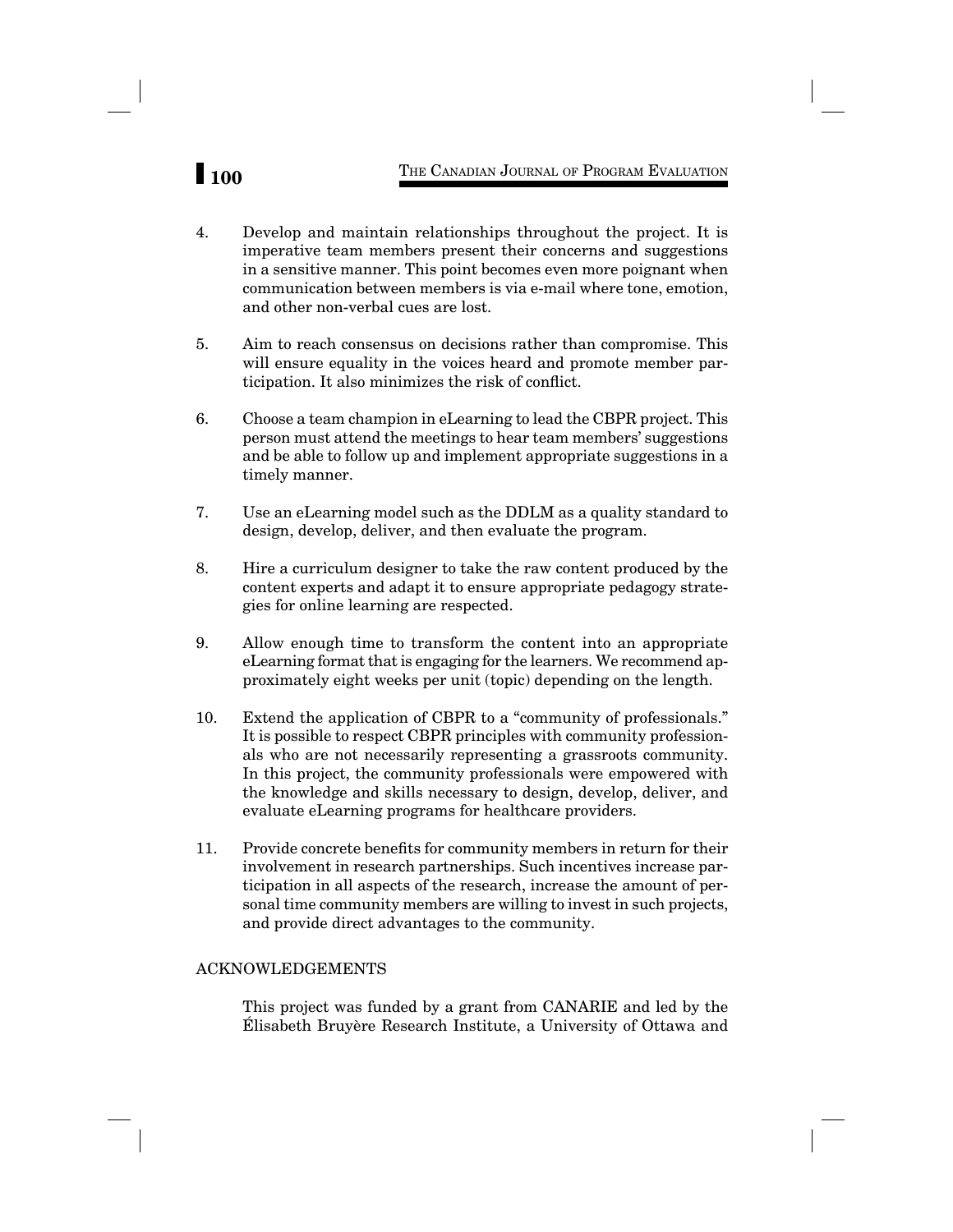SCO Health Service partnership. The authors would like to thank Jay Lynch at the SCO Health Service and Larry Chambers at the Élisabeth Bruyère Research Institute for their valuable comments on earlier drafts of this manuscript.

# **REFERENCES**

- Agency for Healthcare Research and Quality. (2003). *Creating partnerships, improving health: The role of community-based participatory research.* Rockville, MD: U.S. Department of Health and Human Services.
- Casimiro, L., & Patry, A. (2004, February). *Six on-line workshops, A model of collaboration and creativity*. Paper presented at the Advances in Distance Education, McGraw Hill conference, Ottawa, Ontario.
- Casimiro, L.**,** Patry, A., Couturier, L., Tremblay, M., Paradis, J., & Dumont, M. (2005, May). *Sept ateliers en ligne: un modèle de collaboration et de créativité.* Paper presented at the conference of the Association Francophone pour le Savoir, Chicoutimi, Quebec.
- Cousins, J.B., & Whitmore, E. (1998). Framing participatory evaluation. In E. Whitmore (Ed.), *Understanding and practicing participatory evaluation. New Directions in Evaluation, No. 80* (pp. 3–23). San Francisco: Jossey-Bass.
- Easterling, D.V., Gallagher, K.M., & Lodwick, D.G. (2003). What do the case studies say about community-based health promotion? In D.V. Easterling, K.M. Gallagher, & D.G. Lodwick (Eds.), *Promoting health at the community level* (pp. 195–218). Thousand Oaks, CA: Sage.
- Gallagher, K.M., Easterling, D.V., & Lodwick, D.G. (2003). Introduction. In M. Minkler & N. Wallerstein (Eds.), *Community based participatory research for health* (pp. 1–16). San Francisco: Jossey-Bass.
- Gaventa, J. (1981). Participatory action research in North America. *Convergence, 14,* 30–42.
- Gibbon, M. (2002). Doing a doctorate using a participatory action research framework in the context of community health. *Qualitative Health Research, 12*(4), 546–558.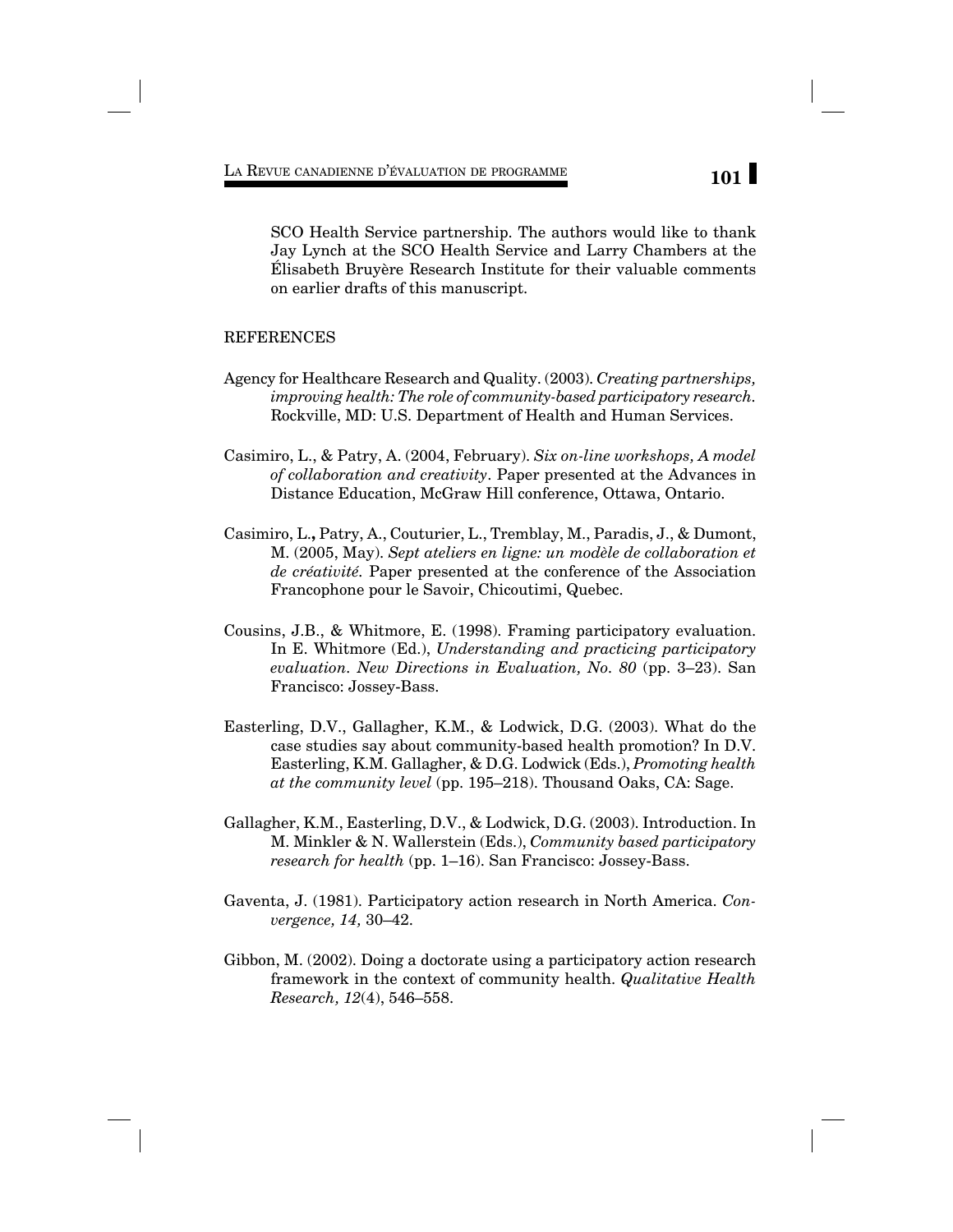- Israel, B.A. (2000). Community-based participatory research: Principles, rationale and policy recommendations. In L.R. O'Fallon, F.L. Tyson, & A. Dearry (Eds.), *Successful models of community-based participatory research* (pp. 16–29). Washington, DC: National Institutes of Health.
- Israel, B.A., Schulz, A.J., Parker, E.A., Becker, A.B., Allen, A.J., & Guzman, J.R. (2003). Critical issues in developing and following community based participatory research principles. In M. Minkler & N. Wallerstein (Eds.), *Community based participatory research for health* (pp. 53–76). San Francisco: Jossey-Bass.
- Karim, K. (2001). Assessing the strengths and weaknesses of action research. *Nursing Standard, 15*(26), 33–35.
- Macaulay, A.C., Commanda, L.E., Freeman, W.L., Gibson, N., McCabe, M.L., Robbins, C.M., et al. (1999). Participatory research maximizes community and lay involvement. *British Medical Journal, 319*, 774–778.
- MacDonald, C.J., Breithaupt, K., Stodel, E.J., Farres, L.G., & Gabriel, M.A. (2002). Evaluation of web-based educational programs: A pilot study of the Demand-Driven Learning Model. *International Journal of Testing, 2*(1), 35–61.
- MacDonald, C.J., & Stodel, E.J. (2004). *An e-learning dementia care program for healthcare workers in LTC facilities: Final evaluation report.* Unpublished manuscript.
- MacDonald, C.J., Stodel, E.J., & Casimiro, L. (2006). Online dementia care training for healthcare teams in continuing and long-term care facilities: A viable solution for improving quality of care and quality of life for residents*. International Journal on E-Learning, 5*(3), 373–399*.*
- MacDonald, C.J, Stodel, E.J., & Coulson, I. (2004). Planning an eLearning dementia care program for healthcare teams in long-term care facilities: The learners' perspectives. *Educational Gerontology: An International Journal, 30*(10), 1–20*.*
- MacDonald, C.J., Stodel, E.J., Farres, L.G., Breithaupt, K., & Gabriel, M.A. (2001). The Demand-Driven Learning Model: A framework for web-based learning. *The Internet and Higher Education, 4*(1), 9–30.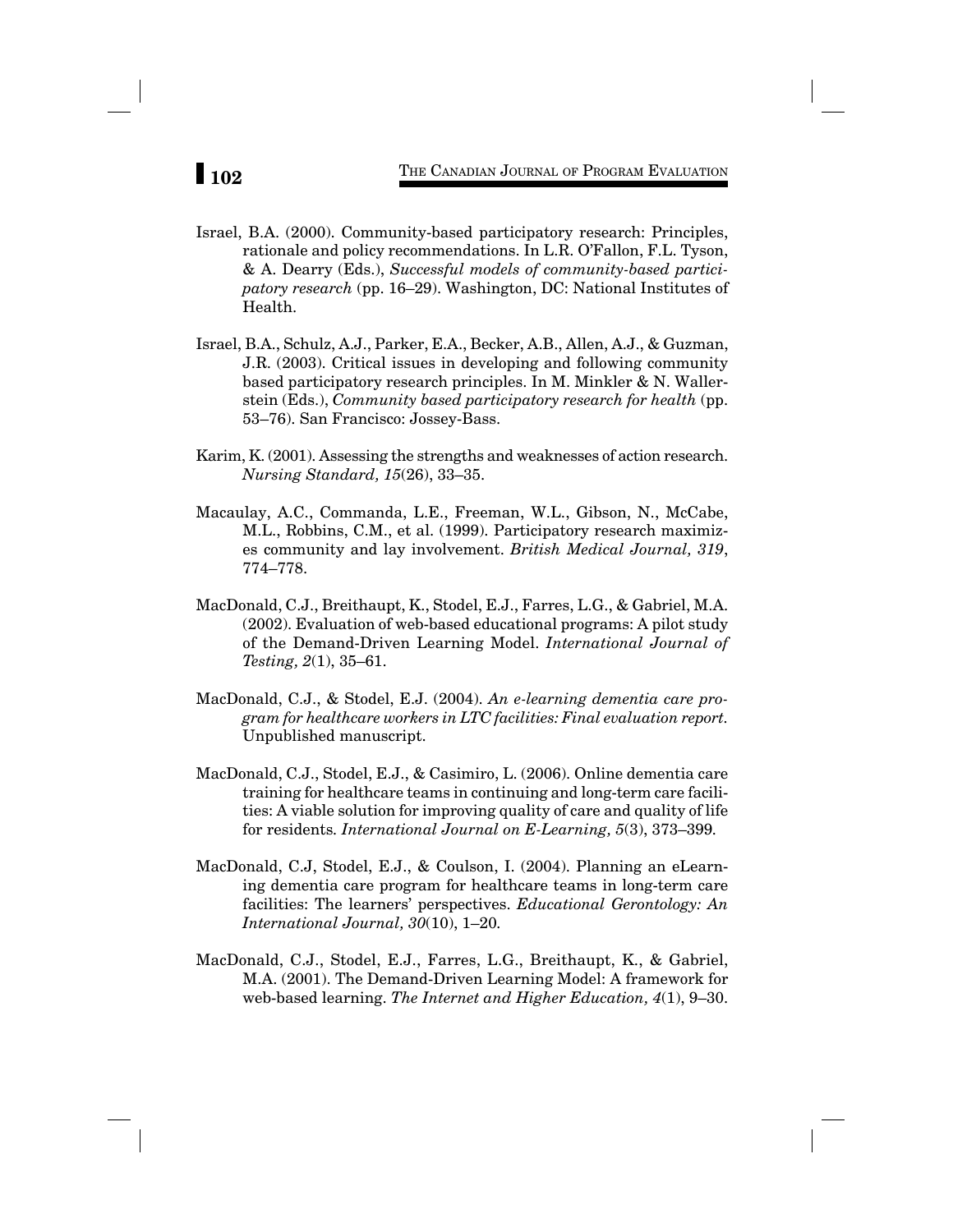- Minkler, M., & Hancock, T.  $(2003)$ . Community-driven asset identification and issue selection. In M. Minkler & N. Wallerstein (Eds.), *Community based participatory research for health* (pp. 135–179). San Francisco: Jossey-Bass.
- Minkler, M., & Wallerstein, N. (Eds). (2003). *Community based participatory research for health*. San Francisco: Jossey-Bass.
- Morrison, B., & Lilford, R. (2001). How can action research apply to health services? *Qualitative Health Research, 11*(4), 436–449.
- Patton, M.Q. (1997). *Utilization focused evaluation* (3rd ed.). Thousand Oaks, CA: Sage.
- Sohng, S.S.L. (1995, November). *Participatory research and community organizing.* Working paper presented at The New Social Movement and Community Organizing Conference, Seattle, WA. Retrieved April 11, 2003, from <http://www.interweb-tech.com/nsmnet/docs/sohng. htm>.
- Stoecker, R. (2003). Are academics irrelevant? Approaches and roles for scholars. In M. Minkler & N. Wallerstein (Eds.), *Community based participatory research for health* (pp. 98–112). San Francisco: Jossey-Bass.
- Sullivan, M., Chao, S.S., Allen, C.A., Koné, A., Pierre-Louie, M., & Krieger, J. (2003). Community-researcher partnerships: Perspectives from the field. In M. Minkler & N. Wallerstein (Eds.), *Community based participatory research for health* (pp. 113–130). San Francisco: Jossey-Bass.
- Wallerstein, N., & Duran, B. (2003). The conceptual, historical, and practice roots of community based participatory research and related participatory traditions. In M. Minkler & N. Wallerstein (Eds.), *Community based participatory research for health* (pp. 27–52). San Francisco: Jossey-Bass.
- Weaver, L., & Cousins, J.B. (2004). Unpacking the participatory process. *Journal of Multidisciplinary Evaluation, 1,* 19–40.
- Whitmore, E. (Ed.). (1998). *Understanding and practicing participatory evaluation. New Directions in Evaluation, No. 80*. San Francisco: Jossey-Bass.